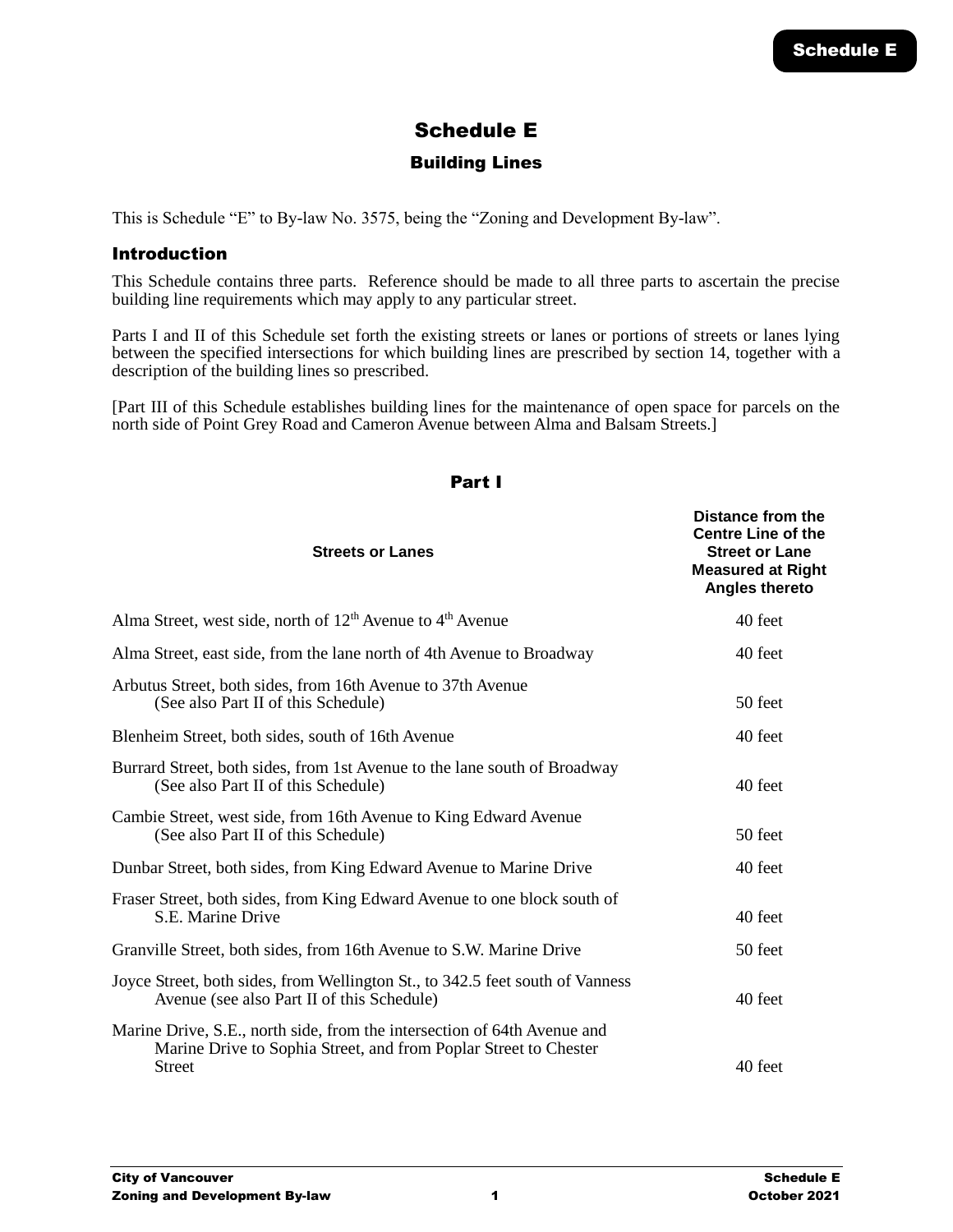| <b>Streets or Lanes</b>                                                                                                                                                                                                                                                      | Distance from the<br><b>Centre Line of the</b><br><b>Street or Lane</b><br><b>Measured at Right</b><br><b>Angles thereto</b> |
|------------------------------------------------------------------------------------------------------------------------------------------------------------------------------------------------------------------------------------------------------------------------------|------------------------------------------------------------------------------------------------------------------------------|
| Marine Drive, S.E., south side, from Poplar Street to Chester Street                                                                                                                                                                                                         | 40 feet                                                                                                                      |
| Marine Drive, S.W., both sides, from Ash Street to west boundary of City<br>except that portion of Marine Drive S.W., from the west boundary of<br>Granville Street to the southerly limit of the intersection of Cornish<br>Street, Marine Drive, S.W. and West 70th Avenue | 50 feet                                                                                                                      |
| Oak Street, both sides, from Park Drive to S.W. Marine Drive                                                                                                                                                                                                                 | 40 feet                                                                                                                      |
| Oak Street, west side, from 160.55 feet south of Laurier Avenue to 27th<br>Avenue                                                                                                                                                                                            | 50 feet                                                                                                                      |
| Park Drive, both sides, from Granville Street to Oak Street                                                                                                                                                                                                                  | 40 feet                                                                                                                      |
| Victoria Drive, both sides, from 19th Avenue to the Fraser River                                                                                                                                                                                                             | 40 feet                                                                                                                      |
| Yukon Street, both sides, from 2nd Avenue to 12th Avenue                                                                                                                                                                                                                     | 37 feet                                                                                                                      |
| Broadway, both sides, from Alma Street to Highbury Street                                                                                                                                                                                                                    | 40 feet                                                                                                                      |
| 49th Avenue, both sides, from Marguerite Street to S.W. Marine Drive                                                                                                                                                                                                         | 40 feet                                                                                                                      |

# Part II

#### **Arbutus Street, east side, from Broadway to 16th Avenue (see also Part I of this Schedule)**

A building line on the easterly side of Arbutus Street which building line is more particularly described as follows:

Commencing at a point on the northerly limit of 16th Avenue, which point is distant 3.150 metres measured easterly along the said northerly limit of 16th Avenue from the westerly limit of the West Half of Lot 19, Block 465, D.L. 526, Plan 3557; thence northwesterly in a straight line to a point on the northerly limit of the lane lying parallel to and immediately to the north of 16th Avenue, which point is distant 13.746 metres measured easterly along the said northerly limit of the lane from the original easterly limit of Arbutus Street; commencing again at a point on the northerly limit of 13th Avenue, which point is perpendicularly distant 2.134 metres easterly from the said original easterly limit of Arbutus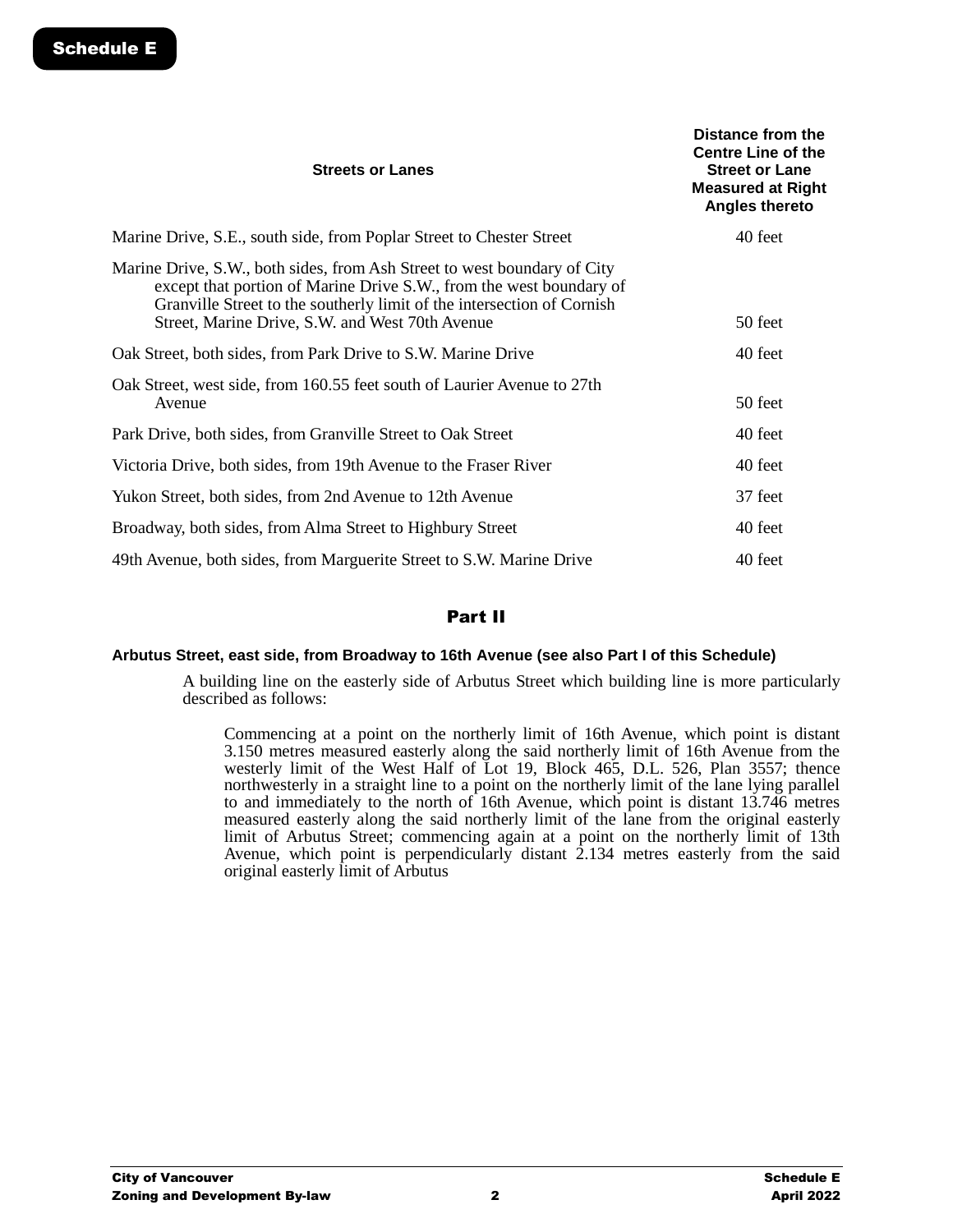Street; thence northerly following in a line parallel to and 2.134 metres perpendicularly distant easterly from the said original easterly limit of Arbutus Street, to intersection with the southerly limit of 10th Avenue; commencing again at a point on the northerly limit of 10th Avenue which said point is distant 2.500 metres measured easterly along the said northerly limit of 10th Avenue from the said original easterly limit of Arbutus Street; thence northeasterly in a straight line to a point on the southerly limit of the lane lying parallel to and immediately to the north of 10th Avenue, which said point is distant 3.450 metres measured easterly along the said southerly limit of the lane from the said original easterly limit of Arbutus Street; commencing again at a point on the northerly limit of the said lane lying parallel to and immediately to the north of 10th Avenue, which point is 3.900 metres perpendicularly distant easterly from the said original easterly limit of Arbutus Street; thence northerly parallel to and 3.900 metres perpendicularly distant easterly from the said original easterly limit of Arbutus Street to a point, which point is distant 4.000 metres measured southerly along the said parallel line from its intersection with the southerly limit of Broadway; thence northeasterly to a point on the southerly limit of Broadway, which point is distant 8.900 metres measured easterly along the said southerly limit of Broadway from the said original easterly limit of Arbutus Street.

#### **Arbutus Street, west side, from 10th Avenue to 15th Avenue** (see also Part I of this Schedule)

A building line on the westerly side of Arbutus Street which building line is more particularly described as follows:

Commencing at a point on the northerly limit of 15th Avenue, which point is situate 3.048 metres perpendicularly distant westerly from the original westerly limit of Arbutus Street; thence northerly, parallel to and 3.048 metres perpendicularly distant westerly from the said original westerly limit to Arbutus Street, to intersection with the southerly limit of 10th Avenue.

#### **Boundary Road, west side, from 29th Avenue to S.E. Marine Drive**

A building line on the west side of Boundary Road, which building line is more particularly described as follows:

Commencing at a point on the southerly limit of 29th Avenue, distant 67 feet westerly, measured from and at right angles to the east boundary of the City of Vancouver; thence southerly, parallel to and 67 feet distant westerly measured from and at right angles to the said east boundary of the City of Vancouver, to the southerly limit of Price Street; thence southerly in a straight line to a point on the northerly limit of Monmouth Street, distant 37 feet westerly, measured from and at right angles to the said east boundary of the City of Vancouver; commencing again at a point on the southerly limit of Monmouth Street, distant 33 feet westerly, measured from and at right angles to the said east boundary of the City of Vancouver; thence southerly, parallel to and 33 feet distant westerly, measured from and at right angles to the said east boundary of the City of Vancouver to the southerly boundary of Lot 10, Block 1, North Half of the Southeast Quarter of District Lot 339; thence southerly, in a straight line, to a point on the northerly limit of 52nd Avenue, distant 91 feet westerly, measured from and at right angles to the said east boundary of the City of Vancouver; commencing again at a point on the southerly limit of 52nd Avenue, distant 99 feet westerly, measured from and at right angles to the said east boundary of the City of Vancouver; thence southerly, parallel to and 99 feet distant westerly, measured from and at right angles to the said east boundary of the City of Vancouver, to the northerly limit of S.E. Marine Drive.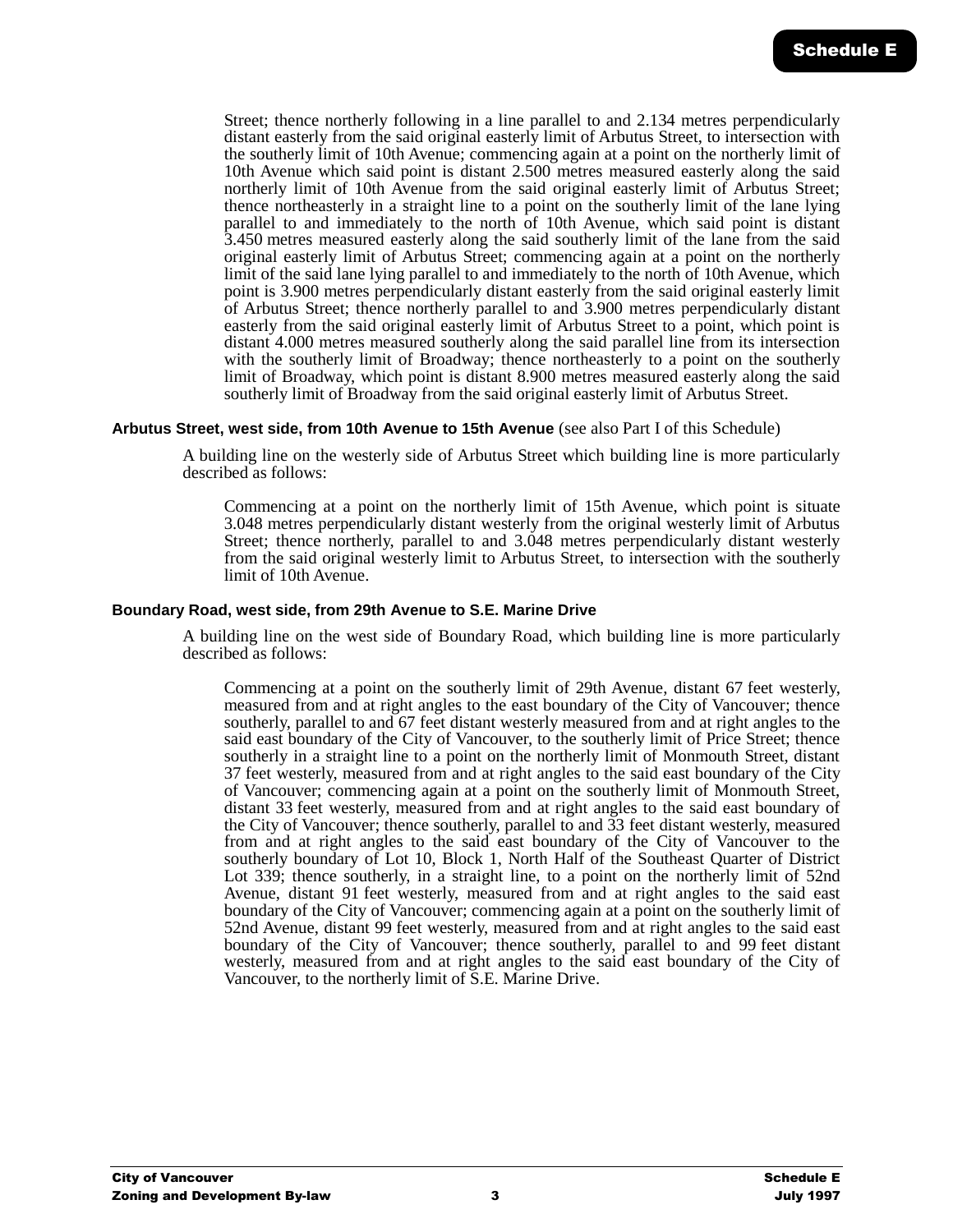#### **Broadway, north side, from Cambie Street to Quebec Street**

A building line on the northerly side of Broadway which building line is more particularly described as follows:

For Blocks Twenty-three (23) and Twenty-two (22), respectively, of District Lot Three Hundred and Two (302), lying between the easterly limit of Cambie Street and the westerly limit of Alberta Street, the building line shall be the straight line joining the survey monument situate approximately 10 feet northerly and 7 feet westerly from the southwest corner of the aforesaid Block Twenty-three (23) with the survey monument situate approximately 11 feet northerly and 7 feet westerly from the southwest corner of the adjacent Block Twenty-one (21) of District Lot Three Hundred and Two (302). In Block Twenty-one (21) of District Lot Three Hundred and Two (302) lying between the easterly limit of Alberta Street and the westerly limit of Columbia Street, the building line shall be the straight line joining the said survey monument, situate approximately 11 feet northerly and 7 feet westerly from the southwest corner of the said Block Twenty-one (21), with the survey monument situate approximately 9 feet northerly and 7 feet easterly from the southeast corner of the said Block Twenty-one (21).

For Blocks Forty-eight (48), Forty-nine (49) and Fifty (50), respectively, of District Lot Two Hundred "A" (200A), lying between the easterly limit of Columbia Street and the westerly limit of Quebec Street, the building line shall be the straight line joining the aforesaid survey monument situate approximately 9 feet northerly and 7 feet easterly from the southeast corner of Block Twenty-one (21) of District Lot Three Hundred and Two (302) with the survey monument situate approximately 9 feet northerly and 7 feet easterly from the southeast corner of the said Block Fifty (50). On and after the passing of this By-law it shall be unlawful for any person either as owner or contractor to erect or cause to be erected any building or part of a building on any of the above described blocks south of the said building line hereby established.

#### **Broadway, south side, from Cambie Street to Quebec Street**

A building line on the southerly side of Broadway which building line is more particularly described as follows:

For Block Three Hundred and Six "A" (306A) and Block "L", respectively, of District Lot Five Hundred and Twenty-six (526) and for Lot One (1), Block Twenty-four (24), District Lot Three Hundred and Two (302) lying between the easterly limit of Cambie Street and the westerly limit of Alberta Street, the building line shall be that line following easterly from Cambie Street along the northerly boundary of the said blocks, until the said boundary is intersected by a line drawn parallel to and at a distance of 86 feet, measured southerly from and at right angles to the corresponding building line hereinbefore described for the northerly side of that portion of Broadway adjacent to Blocks Twenty-three (23) and Twenty-two (22), respectively, of District Lot Three Hundred and Two (302); thence following easterly along the said parallel line to the westerly limit of Alberta Street.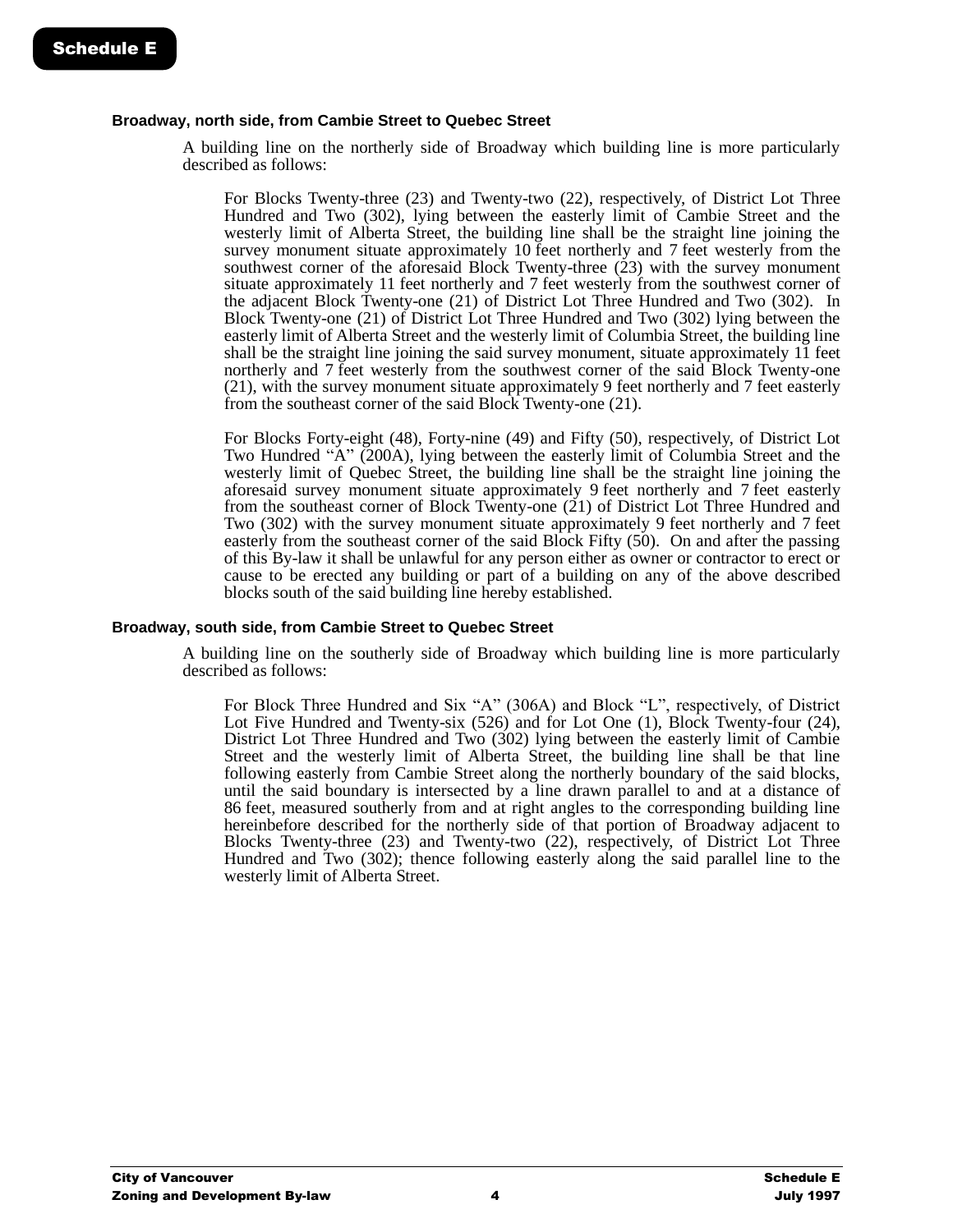For the portion of Block Twenty-four (24) of District Lot Three Hundred and Two (302) lying between the easterly limit of Alberta Street and the westerly limit of Columbia Street, the building line shall be a line drawn parallel to and at a distance of 86 feet measured southerly from and at right angles to the corresponding building line hereinbefore described for the northerly side of that portion of Broadway adjacent to Block Twenty-one (21) of District Lot Two Hundred "A" (200A). For Blocks Twenty-five (25), Twenty-six (26) and Twenty-seven (27), respectively, of District Lot Three Hundred and Two (302) lying between the easterly limit of Columbia Street and the westerly limit of Quebec Street, the building line shall be a line drawn parallel to and at a distance southerly of 86 feet measured from and at right angles to the corresponding building line hereinbefore described for the northerly side of that portion of Broadway, adjacent to Blocks Forty-eight (48) and Forty-nine (49) and Fifty (50), respectively, of District Lot Two Hundred "A" (200A).

On and after the passing of this By-law it shall be unlawful for any person either as owner or contractor to erect or cause to be erected any building or part of a building on any of the above described blocks north of the said building line hereby established. All the provisions of the preceding section hereof shall also apply to and include buildings for the erection of which permits have already been applied for or granted, but the erection of or work on which shall not have been commenced at the date of the passing of this By-law.

Building lines established by this By-law are shown and indicated by lines coloured red upon the plan marginally numbered W 105 for purposes of identification, which plan is attached hereto and is declared to form an integral part of this By-law.

Survey monuments referred to in sections 1 and 3 of this By-law and indicated by notations and symbols upon the plan as properly established by survey upon the ground, shall govern the precise location of the building lines hereby established, any conflict of dimensions notwithstanding.

#### **Broadway, north side, from Main Street to Scotia Street**

A building line on the northerly side of Broadway which is more particularly described as follows:

For Block Fifty-two (52), District Lot Two Hundred "A" (200A), a straight line from a point in the easterly limit of Main Street 8 feet northerly from the northerly limit of Broadway to the westerly limit of Kingsway at a point 4.5 feet northerly from the northerly limit of Broadway. For Block Fifty-three (53), District Lot Two Hundred "A" (200A) a straight line drawn parallel to and 10 feet perpendicular distant northerly from the northerly limit of Broadway and the productions thereof between the easterly limit of Kingsway and the westerly limit of Scotia Street.

On and after the passing of this By-law it shall be unlawful for any person either as owner or contractor to erect or cause to be erected any building or part of a building on any of the above-described blocks north of the said building line hereby established. All the provisions of the preceding section hereof shall also apply to and include buildings for the erection of which permits have already been applied for or granted, but the erection of or work on which shall not have been commenced at the date of the passing of this By-law.

Building lines established by this By-law are shown and indicated by lines coloured red upon the plan marginally numbered LF 8131 for purposes of identification, which plan is attached hereto and is declared to form an integral part of this By-law."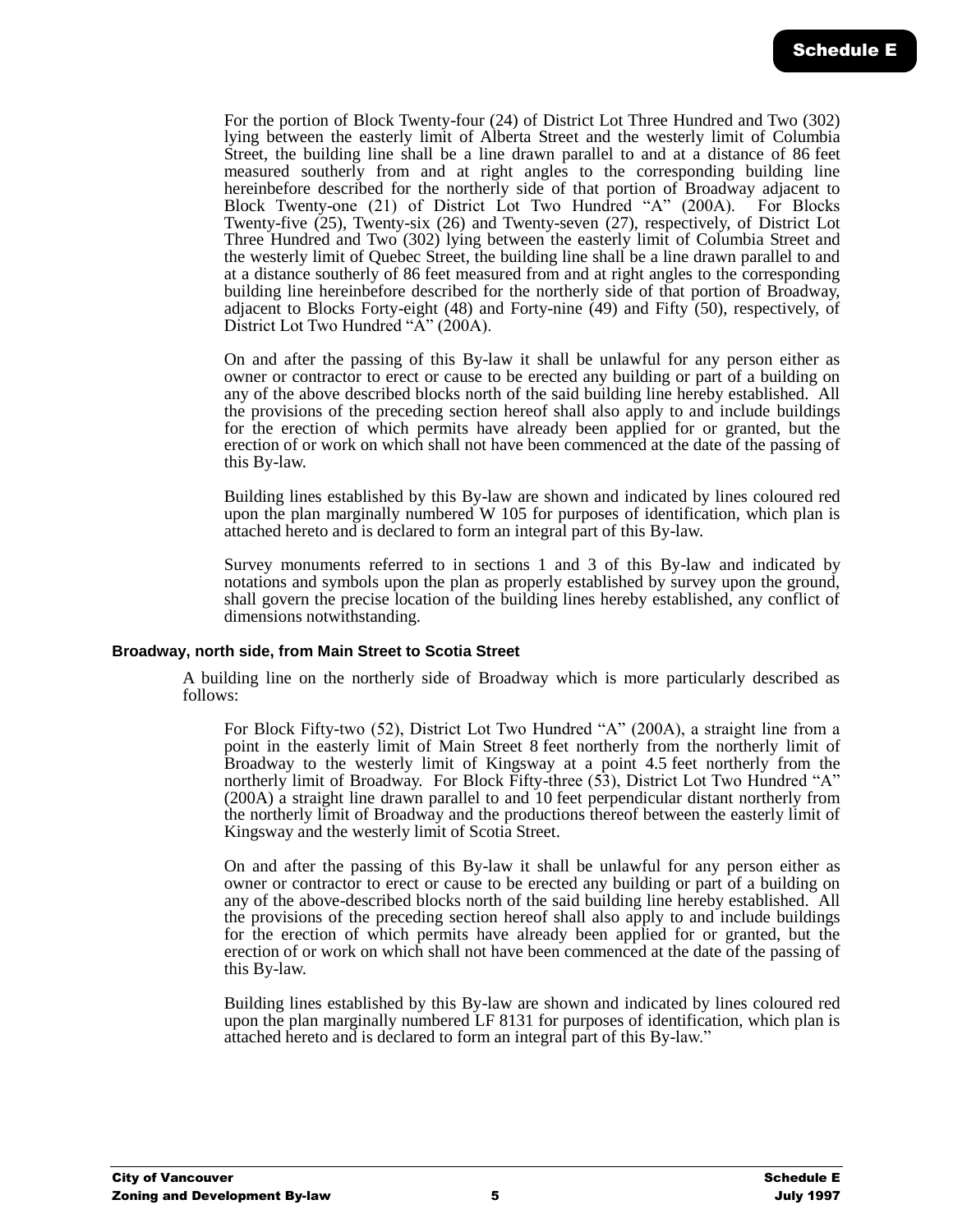# **Burrard Street, east side from the lane south of Broadway to the north side of 16th Avenue**

(see also Part I of this Schedule)

A building line on the east side of Burrard Street from the lane south of Broadway to the north side of 16th Avenue, which building line is more particularly described as follows:

Commencing at a point on the northerly boundary of Lot 20, Block 348, District Lot 526, Plan 1949, which point is situated 7 feet perpendicularly distant easterly from the westerly boundary of the said lot; thence southerly in a straight line to a point on the southerly boundary of Lot 20, Block 468, District Lot 526, Plan 3557, which point is situated 7 feet perpendicularly distant easterly from the westerly boundary of the said Lot 20, Block 468, District Lot 526.

#### **Burrard Street, west side, from the lane south of Broadway to the north side of 16th Avenue**  (see also Part I of this Schedule)

A building line on the west side of Burrard Street from the lane south of Broadway to the north side of 16th Avenue which building line is more particularly described as follows:

Commencing at a point on the northerly boundary of Lot 11, Block 347, District Lot 526, Plan 1949, which point is situated 80 feet perpendicularly distant westerly from the building line hereinbefore described for the east side of Burrard Street; thence southerly and parallel to the said building line for the east side of Burrard Street, to the southerly boundary of Lot 11, Block 467, District Lot 526, Plan 3557.

## **Cambie Street, east side, from 5th Avenue to 7th Avenue**

A building line on the easterly side of Cambie Street which building line is more particularly described as follows:

Commencing at a point one (1) foot east of the northwesterly corner of Lot 1, Block 12, District Lot 302, Plan 5832, the same being the southeasterly corner of 5th Avenue; thence southerly in a straight line to a point in the northerly limit of 6th Avenue 10 feet easterly from the southwesterly corner of Lot 16 of said Block 12; thence southerly in a straight line to a point in the northerly limit of 7th Avenue 10 feet easterly from the southwesterly limit of Lot B, Block 17, of said District Lot 302.

#### **Cambie Street west side, south of 8th Avenue**

A line joining a point in the northerly limit of Lot 10, Block 340, D.L. 526, 10 feet west of the northeast corner of said Lot 10 to a point in the southerly limit of Lot 11, Block 340, D.L. 526, 10 feet west of the southeast corner of Lot 11.

## **Cambie Street, east side, from Broadway to 15th Avenue**

A building line on the easterly side of Cambie Street which building line is more particularly described as follows:

Commencing at a point in the southerly limit of Broadway 10 feet easterly from the northwesterly corner of Lot 1, Block 360A, District Lot 526, Plan 1277; thence southerly in a line drawn parallel to and 10 feet perpendicularly distant easterly from the easterly limit of Cambie Street to the northerly limit of 15th Avenue.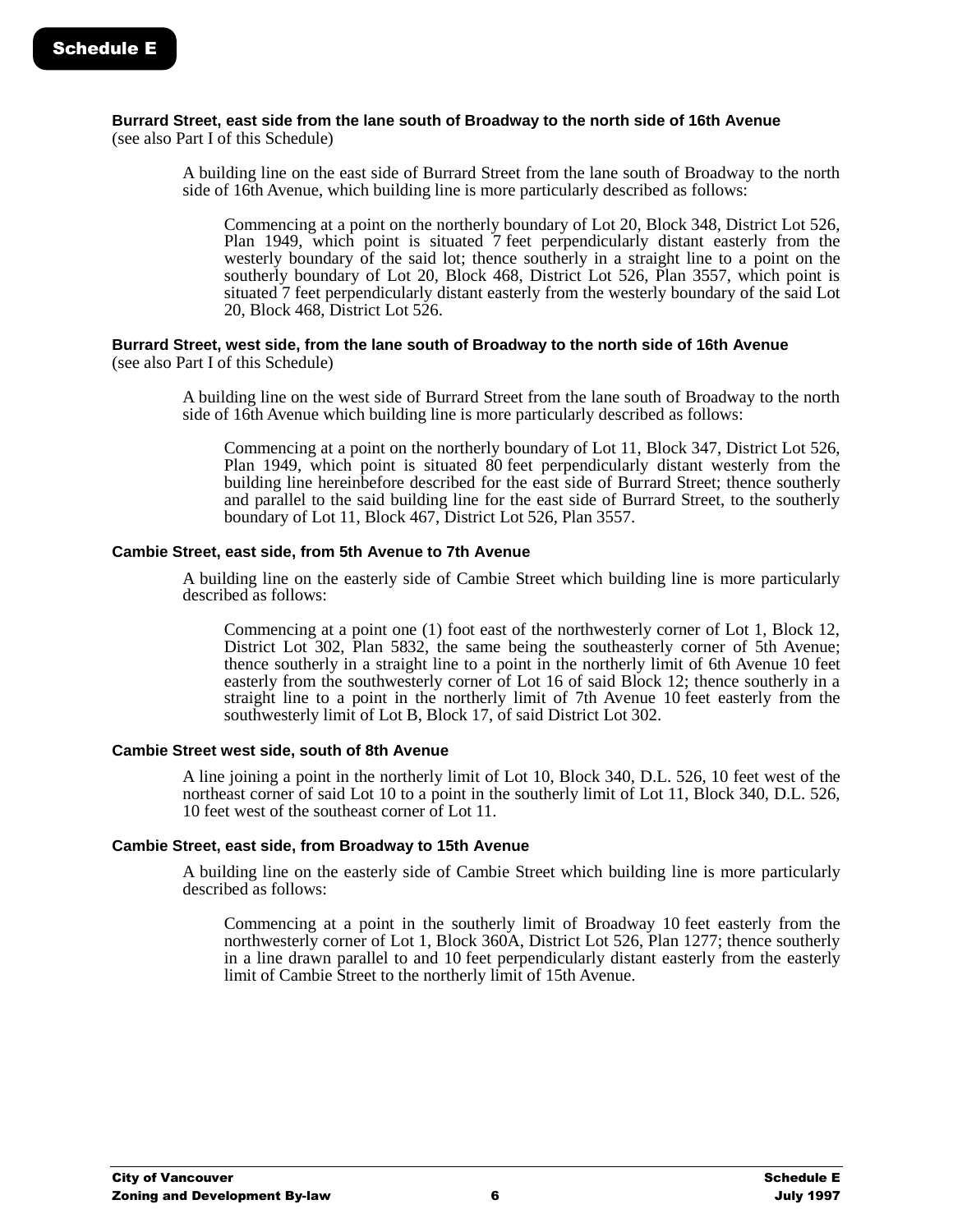#### **Cambie Street, west side, from Broadway to 16th Avenue**

A building line on the westerly side of Cambie Street which building line is more particularly described as follows:

Commencing at a point in the southerly limit of Broadway 10 feet westerly from the northeasterly corner of Lot 11, Block 360, District Lot 526, Plan 590; thence southerly in a line drawn parallel to and 10 feet perpendicularly distant westerly from the westerly limit of Cambie Street to the northerly limit of 16th Avenue.

#### **Cambie Street, east side, from 15th Avenue to 17th Avenue** (See also Part I of this Schedule)

A building line on the east side of Cambie Street extending from the southerly limit of 15th Avenue to the northerly limit of 17th Avenue, which building line is more particularly described as follows:

Commencing at a point in the southerly boundary of Lot 9, Block 501, D.L. 526 distant 10 feet east of the southwest corner of said Lot  $\dot{9}$ ; thence northerly in a straight line to a point in the northerly boundary of Lot 1, Block 501, D.L. 526 distant 10 feet east of the northwest corner of said Lot 1; thence continuing northerly in the most immediately preceding described course to a point in the southerly boundary of Lot 16 except the north 50 feet, Block E, D.L. 526; thence northerly in a straight line to a point in the northerly boundary of the north 50 feet of Lot 16, Block E, D.L. 526 distant 10 feet east of the northwest corner of the said north 50 feet of Lot 16; thence northerly in a straight line to a point in the northerly boundary of Lot 1, Block E, D.L. 526 distant 10 feet east of the northwest corner of said Lot 1.

#### **Cambie Street, east side, from 17th Avenue to King Edward Avenue**

A building line on the easterly side of Cambie Street which building line is more particularly described as follows:

A line drawn parallel to and 100 feet perpendicularly distant easterly from the established building line for the west side of Cambie Street and extending from the southerly limit of 17th Avenue to the northerly limit of King Edward Avenue.

#### **Cambie Street, west side, from south side of 71st Avenue to north side of Kent Avenue North**

A building line on the westerly side of Cambie Street which building line is more particularly described as follows:

A line drawn parallel to and 33 feet perpendicularly distant westerly from the easterly limit of Lots A and B, Block 6, north of right-of-way, District Lot 311, and extending from the northerly limit of said Lot B to the southerly limit of said Lot A.

#### **East side Clarendon Street and Elliott Street from a point opposite the lane south of 38th Avenue to the north side of 54th Avenue**

A line drawn parallel to and 86 feet perpendicularly distant easterly on the tangent portions and concentric with and 86 feet radial distant easterly on the curve portions, from the building line described for the west side of Clarendon and Elliott Streets. Extending from a point in the easterly production of the southerly limit of the lane south of 38th Avenue to the northerly limit of 54th Avenue.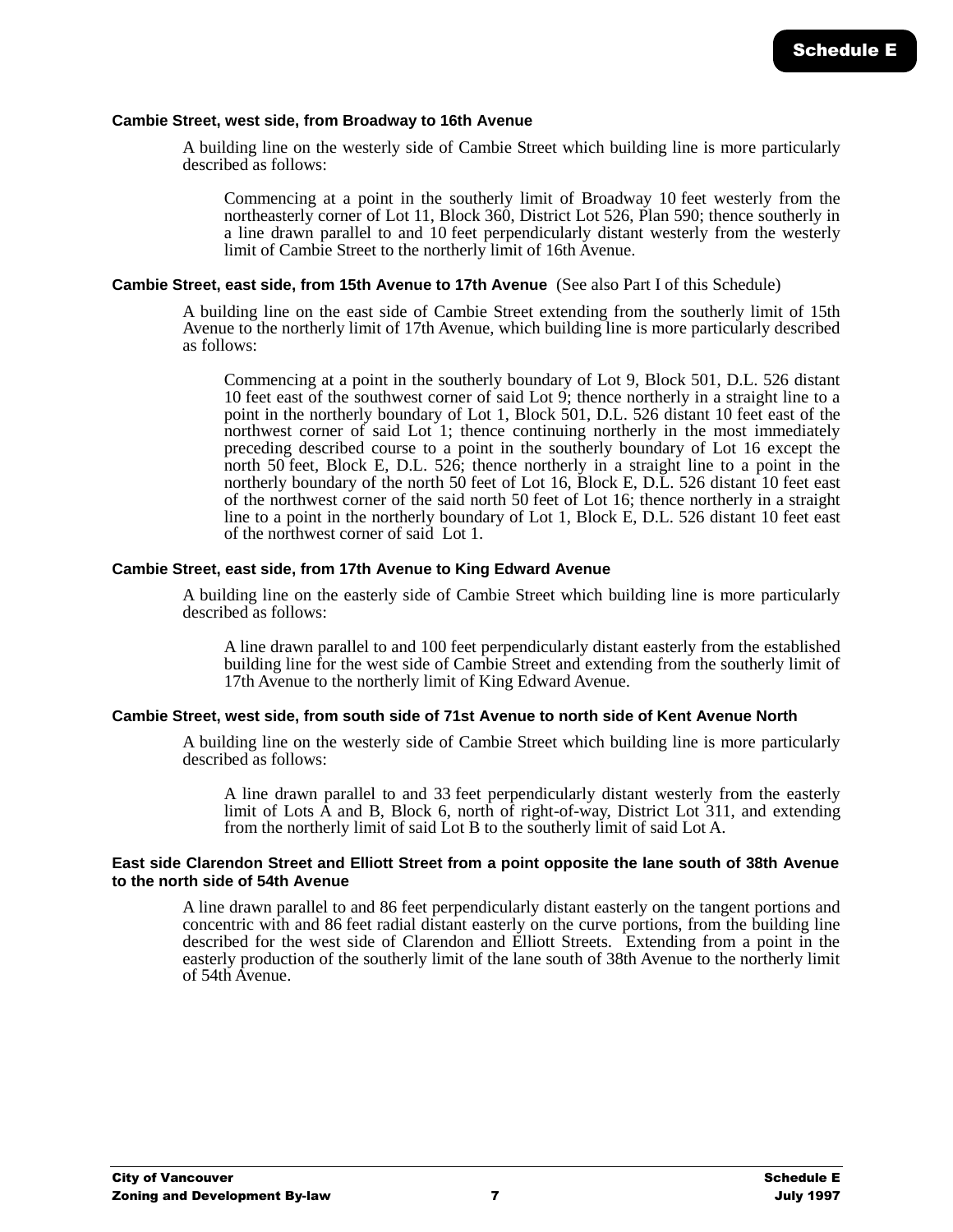#### **West side Clarendon Street and Elliott Street from the lane south of 38th Avenue to the north side of 54th Avenue**

Commencing at a point in the southerly limit of the lane south of 38th Avenue 10 feet perpendicularly distant westerly from the easterly limit of Lot 16, Block 11, District Lot 394.

Thence southerly in a straight line to a point in the east 34 feet of Lot 12C, Block 14, District Lot 394, which point is 10 feet perpendicularly distant westerly from the westerly limit of the said east 34 feet of Lot 12C, 250 feet northerly from the southerly limit of Amended Lot 11C, Block 14.

Thence southerly 338.18 feet, in the arc of a tangential circular curve to the left, whose radius is 1,586 feet.

Thence southerly 292.36 feet, in the arc of a reverse circular curve to the right, whose radius is 1500 feet, to a point 10 feet perpendicularly distant westerly from the westerly limit of Clarendon Street.

Thence southerly tangential to the ending of the said reverse curve in a straight line to a point 10 feet perpendicularly distant westerly from the westerly limit of Clarendon Street, at a distance of 252.47 feet northerly from the northerly limit of 45th Avenue.

Thence southerly 304.33 feet in the arc of a tangential circular curve, to the left, whose radius is 834.69 feet.

Thence southeasterly in a line tangential to the ending of the previously mentioned curve, 58.52 feet to the beginning of a tangential curve.

Thence southeasterly 296.41 feet, in the arc of a circular curve to the right, whose radius is 748.69 feet, to a point 20 feet perpendicularly distant westerly from the westerly limit of Clarendon Street produced northerly at 46th Avenue.

Thence southerly, in a straight line, tangential to the previously described curve, to a point in the northerly limit of 49th Avenue, 13.23 feet westerly from the westerly limit of Elliott Street.

Thence southerly in a straight line to a point in the southerly limit of 51st Avenue, 10 feet perpendicularly distant westerly from the westerly limit of Elliott Street.

Thence southerly in a straight line to a point in the northerly limit of 54th Avenue, 10 feet perpendicularly distant westerly from the westerly limit of Elliott Street.

#### **Davie Street, north side, from Burrard Street to Jervis Street**

A building line commencing at a point on the westerly limit of Burrard Street, distant 7 feet northerly, measured along the said westerly limit from its intersection with the northerly limit of Davie Street; thence westerly in a straight line to a point on the easterly limit of Jervis Street, distant 7 feet northerly measured along the said easterly limit from its intersection with the northerly limit of Davie Street.

#### **Davie Street, south side, from Burrard Street to Jervis Street**

A building line commencing at a point on the westerly limit of Burrard Street, distant 7 feet southerly, measured along the said westerly limit from its intersection with the northerly limit of Davie Street; thence westerly in a straight line to a point on the easterly limit of Jervis Street, distant 7 feet southerly measured along the said easterly limit from its intersection with the northerly limit of Davie Street.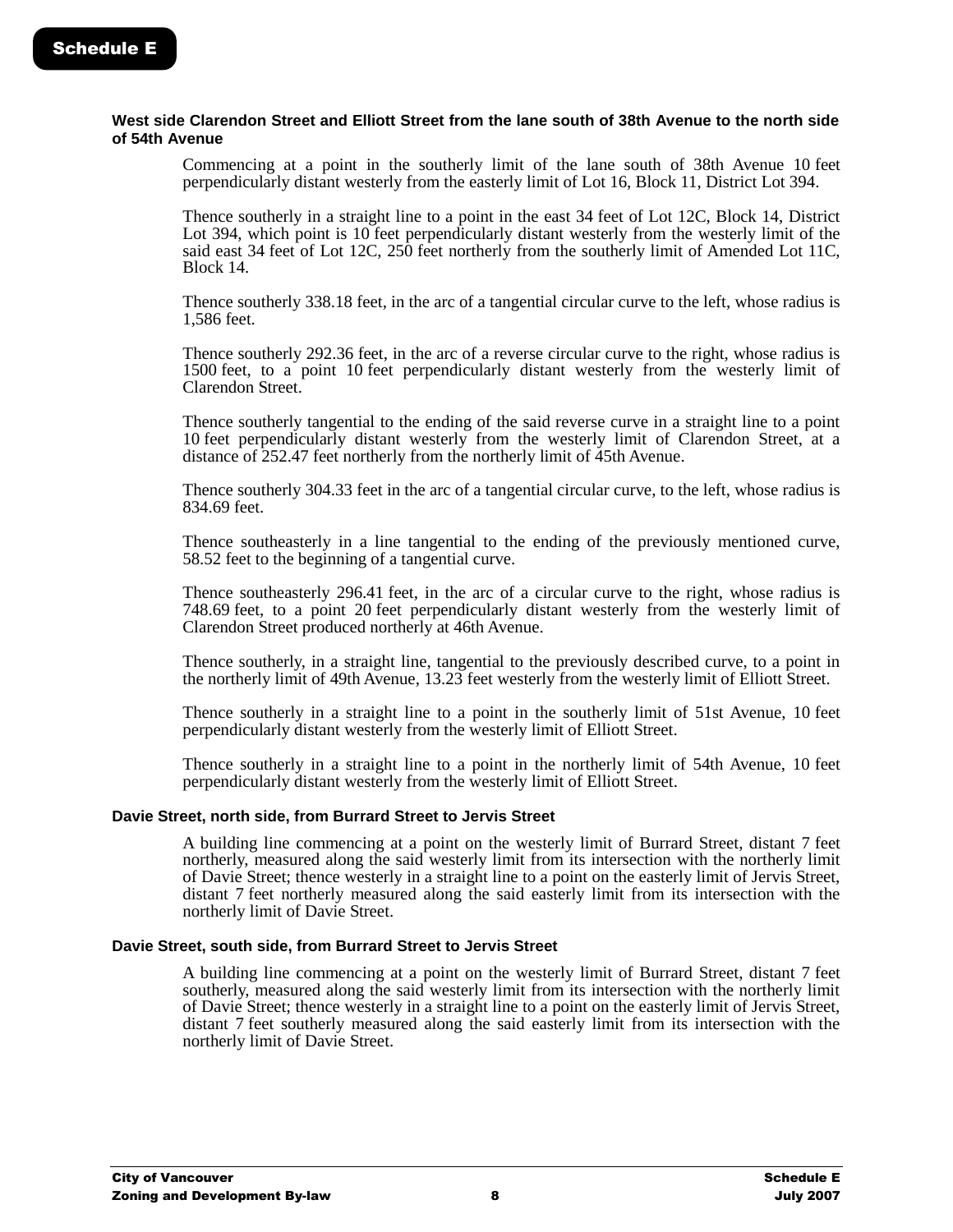#### **Duchess Street, west side, from Kingsway to Ward Street**

A building line on the westerly side of Duchess Street which building line is more particularly described as follows:

Commencing at the intersection of a line drawn parallel to and 66 feet perpendicularly distant westerly from the easterly limit of Duchess Street and the northerly limit of Kingsway; thence northerly 486.71 feet following in a line drawn parallel to and 66 feet perpendicularly distant westerly from the easterly limit of Duchess Street; thence northerly in the arc of a tangential curve to the right whose radius is 368.36 feet to intersection with the southerly limit of Ward Street.

#### **Dundas Street, south side, from Semlin Drive to Nanaimo Street**

A building line on the southerly side of Dundas Street which building line is more particularly described as follows:

Commencing at a point in the westerly limit of Lot One  $(1)$ , Block Twenty-six  $(26)$ , District Lot One Hundred and Eighty-four (184), Plan 178, which point is 14 feet southerly from the northwesterly corner of said Lot One (1); thence easterly in a straight line to intersection with the easterly limit of Lot Eight (8), said Block Twenty-six (26), at a point 14 feet southerly from the northeasterly corner of said Lot Eight (8), thence easterly in a straight line to intersection with the westerly limit of Lot  $\overline{O}$ ne (1), Block Twenty-four (24), District Lot One Hundred and Eighty-four (184), Plan 178, at a point 14 feet southerly from the northwesterly corner of said Lot One  $(1)$ ; thence easterly in a straight line to intersection with the easterly limit of Lot Eight (8), said Block Twenty-four (24), at a point 7 feet southerly from the northeasterly corner of said Lot Eight (8); thence easterly in a straight line to intersection with the easterly limit of Lot Six (6), Block Twenty-three (23), District Lot One Hundred and Eighty-four (184), Plan 178, at a point 7 feet southerly from the northeasterly corner of said Lot 6.

#### **Dundas Street, north side, from Templeton Drive to Nanaimo Street**

A building line on the northerly side of Dundas Street which building line is more particularly described as follows:

A line drawn parallel to and 80 feet perpendicularly distant northerly from the hereinbefore described building line for the south side of Dundas Street extending from the easterly limit of Templeton Drive to the westerly limit of Nanaimo Street.

#### **Dunsmuir Street, south side, from Richards Street to the easterly limit of Dunsmuir Street**

Commencing at a point on the easterly limit of Richards Street, distant 10 feet southerly, measured along the said easterly limit from its intersection with the southerly limit of Dunsmuir Street; thence easterly in a straight line to a point on the easterly limit of Hamilton Street, distant 10 feet southerly, measured along the said easterly limit of Hamilton Street from its intersection with the southerly limit of Dunsmuir Street; thence easterly in a straight line to a point on the easterly limit of Beatty Street, distant 10 feet southerly measured along the said easterly limit of Beatty Street from its intersection with the southerly limit of Dunsmuir Street; thence continuing easterly along the production easterly of the last mentioned course to intersection with the easterly limit of the North Portion of Block 49, District Lot 541.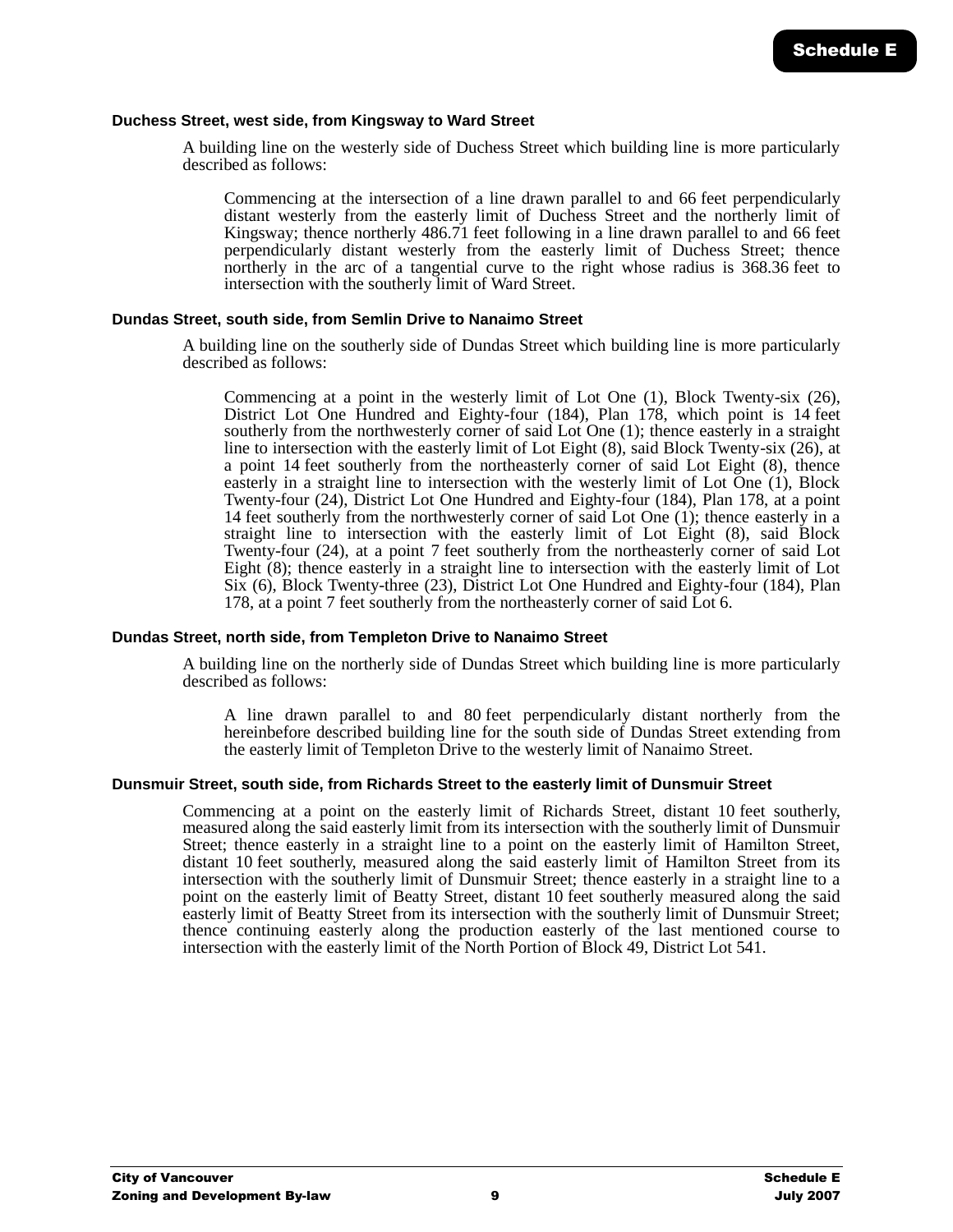#### **Dunsmuir Street, north side, from Richards Street to the easterly limit of Dunsmuir Street**

That line drawn parallel to and 86 feet perpendicularly distant northerly from the corresponding building line hereinbefore described for the southerly side of Dunsmuir Street.

#### **Fir Street, east side, from Broadway to Marpole Avenue**

A building line on the east side of Fir Street from the south side of Broadway to the north side of Marpole Avenue, which building line is more particularly described as follows:

Commencing at a point in the northerly boundary of Block 350, District Lot 526, Plan 590, which point is situated 7 feet perpendicularly distant easterly from the westerly boundary of said Block 350, thence southerly in a straight line to a point in the easterly production of the southerly boundary of Lot 10, Block 349, District Lot 526, Plan 590, which said point is situated 7 feet perpendicularly distant easterly from the westerly boundary of said Block 350,

District Lot 526, Plan 590; thence southerly in a straight line to a point in the northerly boundary of Lot 1, Block 490, District Lot 526, Plan 4502, which said point is situated 7 feet perpendicularly distant easterly from the westerly boundary of said Lot 1, Block 490, District Lot 526; thence southerly parallel to and 7 feet perpendicularly distant easterly from the westerly boundary of said Lot 1, Block 490, to a point in the southerly boundary of said Lot 1, Block 490; thence southerly to a point in the northerly boundary of Lot 10 in the said Block 490, which point is situated 7 feet perpendicularly distant easterly from the westerly boundary of said Lot 10; thence southerly and southeasterly 7 feet perpendicularly distant northeasterly from the westerly boundary of said Lot 10, to a point in the easterly boundary of said Lot 10, thence southeasterly 7 feet perpendicularly distant northeasterly from the southerly boundary and the southeasterly production thereof of Lot 9 of said Block 490 to Marpole Avenue.

#### **Georgia Street, south side, from Chilco Street to Bidwell Street**

A building line on the southerly side of Georgia Street which building line is more particularly described as follows:

Commencing at the intersection of the northwesterly limit of Lot 13, Block 65, District Lot 185, Plan 92, and a line drawn parallel to and 11.5 feet perpendicularly distant southwesterly from the northeasterly limit of Lots 1 to 13, Block 65 and Lots 8 to 14, Block 55, District Lot 185, Plan 92; thence southeasterly following in the said line drawn parallel to the northeasterly limit of Lots 1 to 13, said Block 65, and Lots 8 to 14, said Block 55, to intersection with a line drawn parallel to and 30 feet perpendicularly distant northwesterly from the southeasterly limit of Lot 8, said Block 55; thence southerly in a straight line to a point in the southeasterly limit of Lot 8, said Block 55, 51.5 feet southwesterly from the most easterly corner of said Lot 8.

#### **Georgia Street, south side, from Bidwell Street to Cardero Street**

A building line on the southerly side of Georgia Street which building line is more particularly described as follows:

Commencing at a point in the northwesterly limit of Lot 7, Block 55, District Lot 185, Plan 92, 11.5 feet southwesterly from the most northerly corner of said Lot 7; thence southeasterly in a straight line to a point in the southeasterly limit of Lot A, Block 55, District Lot 185, Plan 6706, 11.5 feet southwesterly from the most easterly corner of said Lot A.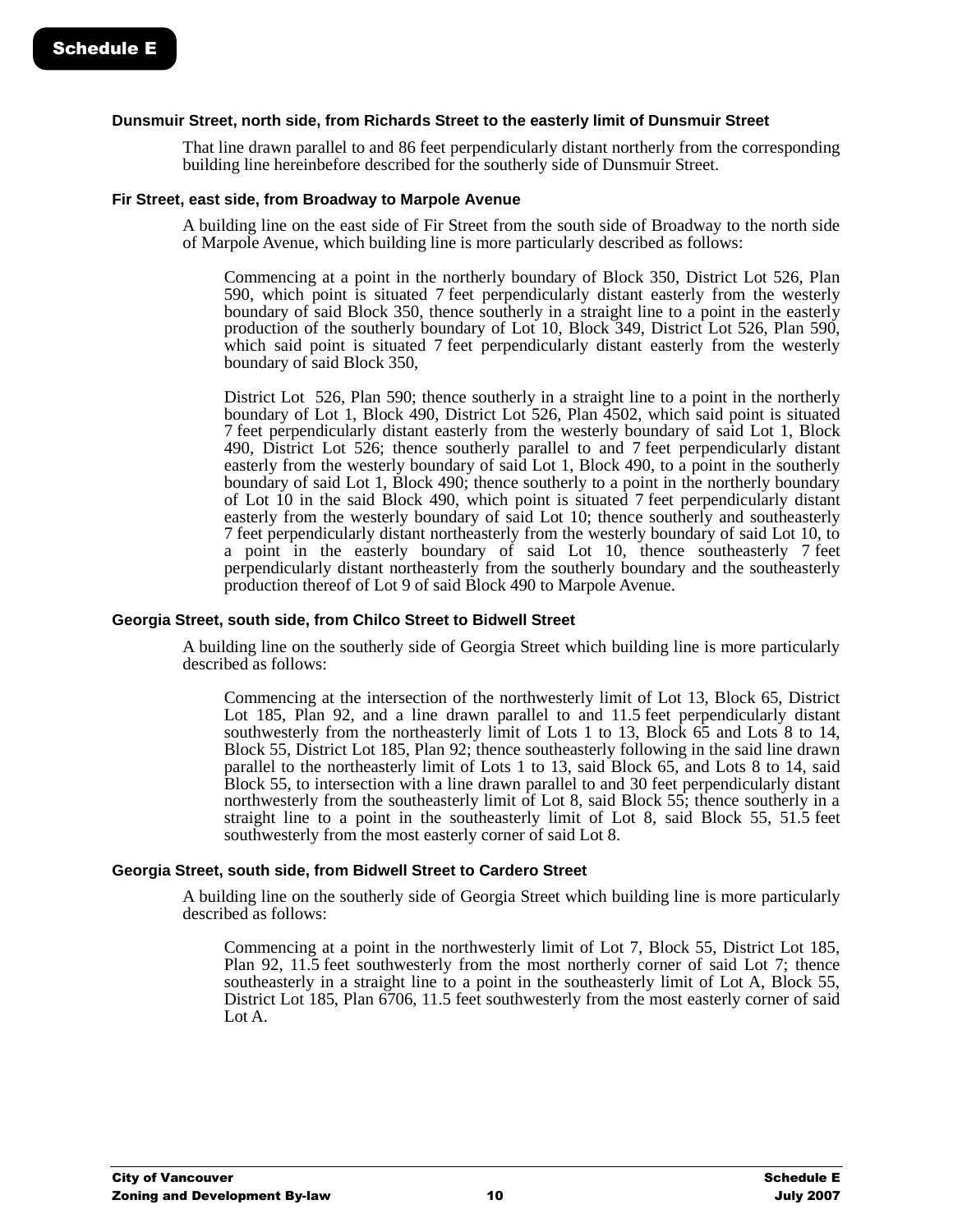#### **Hastings Street, north side, from Cassiar Street to Boundary Road**

A building line on the northerly side of Hastings Street which building line is more particularly described as follows:

Commencing at a point in the easterly limit of Lot A of Block 46, T.H.S.L., Plan 17717, 4.3 metres northerly from the southerly limit of said Lot A; thence westerly, in a straight line to intersection with the westerly limit of Lot A of Block 46, T.H.S.L., Plan EPP27624, at a point 3.69 metres northerly from the southerly limit of said Lot A; commencing again at a point in the easterly limit of Lot A (BN199299) of Block 47, T.H.S.L., Plan 3419, 4.3 metres northerly from the southerly limit of said Lot A; thence westerly, in a straight line to intersection with the westerly limit of Lot B of Block 47, T.H.S.L., Plan 18237, 4.3 metres northerly from the southerly limit of said Lot B; thence southerly along said westerly limit of Lot B to a point 1.2 metres northerly from the southerly limit of Lot A of Block 47, T.H.S.L. Plan 18237; thence westerly, in a straight line to intersection with the westerly limit of Lot 24 of Block 47, T.H.S.L., Plan 4160, 1.2 metres northerly from the southerly limit of said Lot 24; commencing again at a point in the easterly limit of Lot 12, south half of Block 48, T.H.S.L., Plan 363, 4.3 metres northerly from the southerly limit of said Lot 12; thence westerly in a straight line, parallel to the southerly limit of the south half of Block 48, Plan 363 to intersection with the southwesterly limit of Lot A of the south half of Block 48, T.H.S.L., Plan 22411.

#### **Hemlock Street, west side, from 5th Avenue to 15th Avenue**

A building line on the west side of Hemlock Street from the south side of 5th Avenue to the north side of 15th Avenue, which building line is more particularly described as follows:

Commencing at a point in the northerly boundary of Lot 17, Block 271, District Lot 526, Plan 590, which said point is situated 7 feet perpendicularly distant westerly from the easterly boundary of said Lot 17; thence southerly in a straight line to a point in the southerly boundary of Lot 19, Block 351, District Lot 526, Plan 590, which said point is situated 7 feet perpendicularly distant westerly from the easterly boundary of said Lot 19; thence southerly in a straight line to a point in the southerly boundary of Lot 19, Block 351, District Lot 526, Plan 590, which said point is situated 7 feet perpendicularly distant westerly from the easterly boundary of said Lot 19; thence southerly in a straight line to a point in the southerly boundary of Lot B of Lots 17 and 18, Block 451, District Lot 526, Plan 4970, which said point is situated 7 feet perpendicularly distant westerly from the easterly boundary of said Lot B.

#### **Hemlock Street, east side from 5th Avenue to Broadway**

A building line on the east side of Hemlock Street from the easterly production of the northerly boundary of Block 271, District Lot 526, Plan 590, to the northerly side of Broadway, which building line is more particularly described as follows:

That line drawn parallel to and 80 feet perpendicularly distant easterly from the corresponding building line hereinbefore described for the west side of Hemlock Street.

#### **Joyce Street between Euclid Street and 41st Avenue** [See also Part I of this Schedule]

A building line on the east and west sides of Joyce Street is hereby established in accordance with the plan shown below: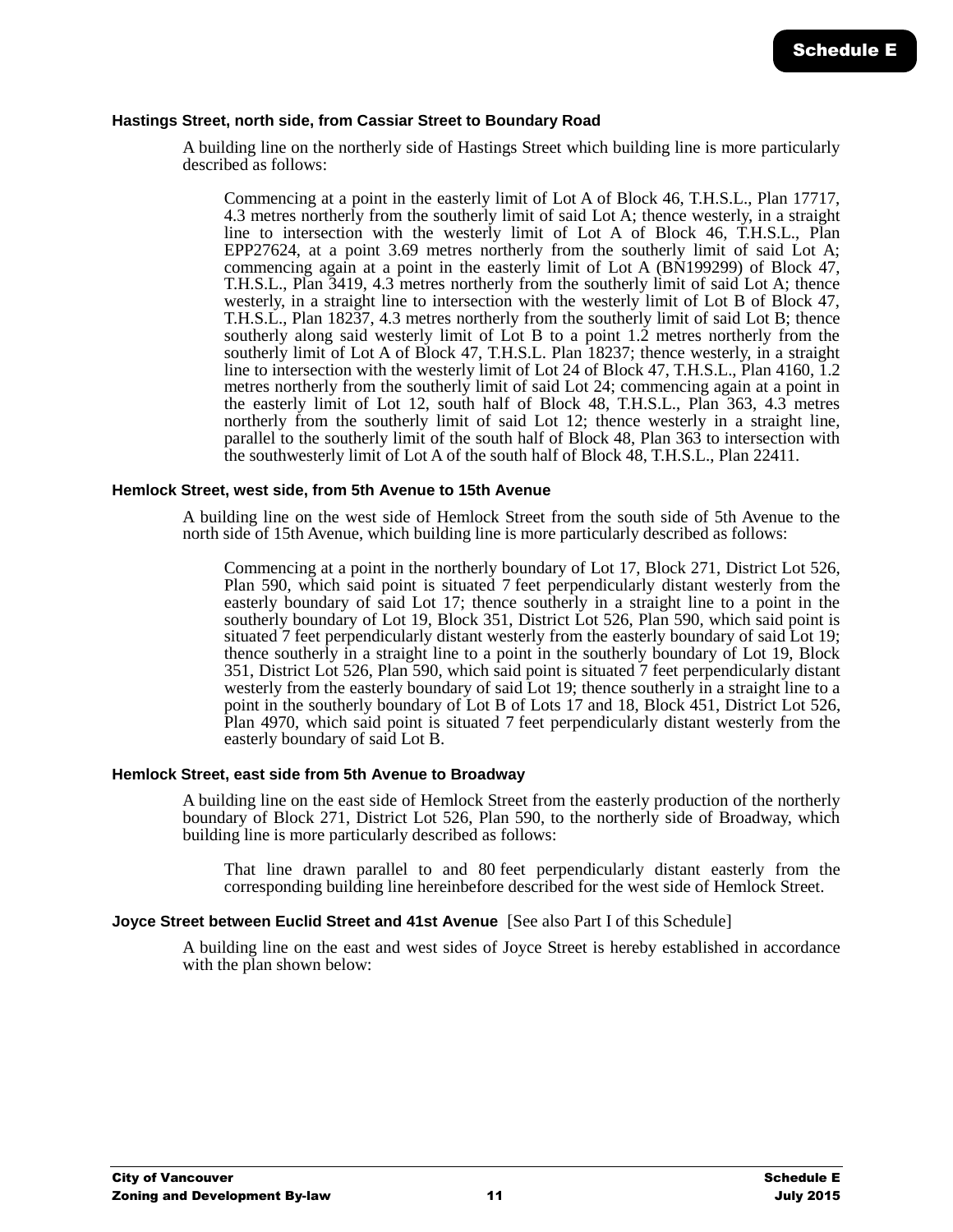**Plan Showing Building Line on Joyce Street. West Side: Euclid Avenue to Kingsway East Side: Euclid Avenue to School Avenue**



#### **Kent Avenue North from Crompton Street to Kerr Street**

A building line on Kent Avenue North which building line is more particularly described as follows:

A line drawn parallel to and 33 feet perpendicularly distant northerly on the tangent portions and concentric with and 33 feet radially distant northerly on the curve portions from the northerly limit of the Vancouver and Lulu Island Railway Right-of-Way as shown on Explanatory Plans 5814, 5811, and Plan accompanying application under title 362883L; extending from the easterly limit of Crompton Street to the westerly limit of Kerr Street.

#### **Kent Avenue South from Ash Street to Boundary Road**

A building line on Kent Avenue South which building line is more particularly described as follows:

A line drawn parallel to and 33 feet perpendicularly distant southerly on the tangent portions and concentric with and 33 feet radially distant southerly on the curve portions, from the southerly limit of the Vancouver and Lulu Island Railway Right-of-Way as shown on Explanatory Plans 5387, 5314, 5508, 5814, 5811, and Plans accompanying application under titles 362883L and 362776L; extending from the easterly limit of Ash Street to the westerly limit of Boundary Road, save and except that portion lying between the easterly limit of Lot A, Blocks V and W, District Lot 327, Plan 18761, and the westerly limit of Block V in Highway Plan H116, District Lot 327, Plan 3402, and also save and except that portion of Kent Avenue South lying between Kerr Street and Kinross Street.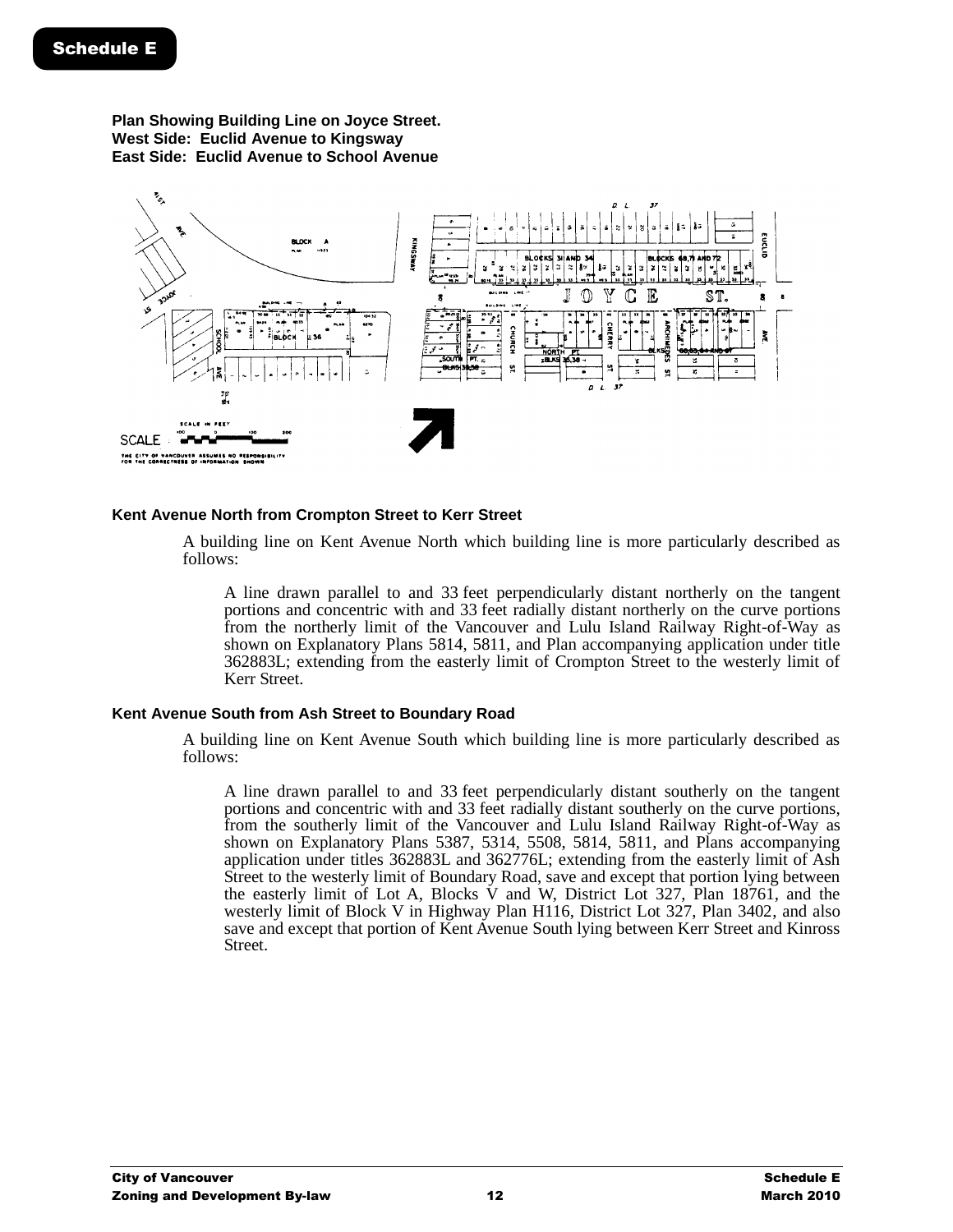#### **Knight Street, west side, from the southerly limit of 15th Avenue to the northerly limit of 61st Avenue**

A building line on the west side of Knight Street extending from the southerly limit of 15th Avenue to the northerly limit of 61st Avenue, which building line is more particularly described as follows:

Commencing at a point on the southerly limit of 15th Avenue, the said point being the intersection of a line drawn parallel to and 7 feet perpendicularly distant westerly from the westerly limit of Knight Street with the said southerly limit of 15th Avenue; thence southerly in a straight line to a point on the northerly limit of 20th Avenue, 7 feet perpendicularly distant westerly from the westerly limit of Knight Street; thence southerly in a straight line to a point on the northerly limit of Kingsway 7 feet perpendicularly distant westerly from the westerly limit of Knight Street; thence southerly in a straight line to a point on the northerly limit of 23rd Avenue, distant 6.30 feet westerly, measured along the said northerly limit from its intersection with the westerly limit of Knight Street; thence southerly in a straight line to a point on the northerly limit of King Edward Avenue, distant 5.01 feet westerly, measured along the said northerly limit from its intersection with the westerly limit of Knight Street; thence southerly in a straight line to a point on the southerly limit of King Edward Avenue, distant 5.18 feet westerly measured along the said southerly limit from its intersection with the westerly limit of Knight Street; thence southerly in a straight line to the northeasterly corner of Lot 27, Block 2, of Block 18, District Lots 391 and 392; amended Plan 1368; thence southerly in a straight line to a point on the northerly limit of 29th Avenue, 7 feet perpendicularly distant westerly from the westerly limit of Knight Street; thence southerly in a straight line to the intersection of the southerly limit of 29th Avenue with the westerly limit of Knight Street; amended Plan 2534; thence southerly in a straight line to a point on the northerly limit of 33rd Avenue 7 feet perpendicularly distant westerly from the westerly limit of Knight Street;

Commencing again at the northeasterly corner of Lot 15, Block 6, District Lot 700; amended Plan 1522; thence southerly in a straight line parallel to and 7 feet perpendicularly distant westerly from the westerly limit of Knight Street, to the southerly boundary of District Lot 700; thence southerly in a straight line to a point on the northerly limit of 41st Avenue, 7 feet perpendicularly distant westerly from the westerly limit of Knight Street;

Commencing again at the intersection of the southerly limit of 49th Avenue with the westerly limit of Knight Street; amended Plan 1645; thence southerly in a straight line to the intersection of the northerly limit of 51st Avenue with the westerly limit of Knight Street; amended Plan 1645; thence southerly in a straight line to the intersection of the northerly limit of 54th Avenue with the westerly limit of Knight Street; amended Plan 1645;

Commencing again at the northeasterly corner of Lot 62, Blocks 29, 30 and 31, District Lot 200; Explanatory Plan 3945; thence southerly in a straight line to the intersection of the northerly limit of 57th Avenue with the westerly limit of Knight Street; amended Plan 1770; thence southerly in a straight line to the intersection of the northerly limit of 59th Avenue with the westerly limit of Knight Street; Plan 7942; thence southerly in a straight line to the intersection of the northerly limit of 61st Avenue with the westerly limit of Knight Street; amended Plan 3155.

#### **Knight Street, east side, from the southerly limit of 15th Avenue to the northerly limit of 61st Avenue**

A building line on the east side of Knight Street extending from the southerly limit of 15th Avenue to the northerly limit of 61st Avenue, which building line is more particularly described as follows:

That line drawn parallel to and 80 feet perpendicularly distant easterly from the corresponding building lines hereinbefore described for the westerly side of Knight Street.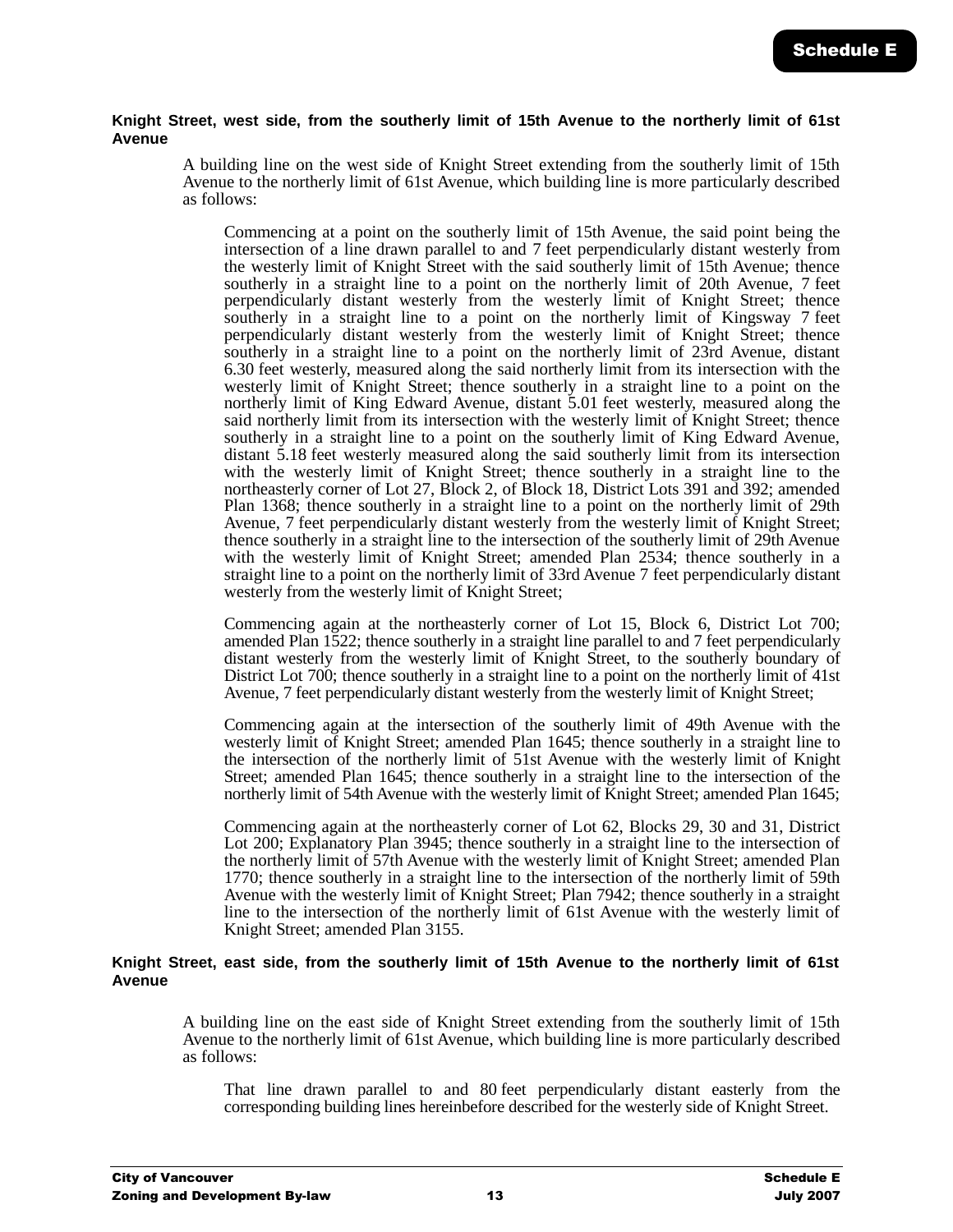#### **Nelson Street, north side, between Cambie Street and Beatty Street**

A building line on the northeasterly side of Nelson Street southeasterly from Cambie Street, which building line is more particularly described as follows:

Commencing at a point in the northwesterly limit of Parcel "H" (Reference Plan 2152), District Lots 541 and 5603, Plan 6108, 10.94 metres northeasterly from the most westerly corner of said Parcel "H", said point being a point of tangency;

Thence southerly and easterly following in the arc of a 7 metre radius, circular curve to the left 11 metres;

Thence southeasterly, 36.458 metres more or less to a point in the southeasterly limit of said Parcel "H", 4.077 metres northeasterly from the most southerly corner of said Parcel "H".

#### **Oak Street, west side, south from Laurier Avenue**

A building line on the westerly side of Oak Street which building line is more particularly described as follows:

Commencing at a point in the southerly limit of Lot 4A, Block 73, District Lot 526, Plan 4502, 3.048 metres westerly from the southeasterly corner of said Lot 4A; thence northerly in a straight line to intersection with a line drawn parallel to and 1.83 metres perpendicularly distant westerly from the easterly limit of said Lot 4A at a point 19.57 metres northerly from the southerly limit of said Lot 4A; thence northerly following in the said parallel line to intersection with the northerly limit of said Lot 4A.

#### **Pacific Street, north side, between Howe Street and Thurlow Street**

A building line on the north side of Pacific Street which building line is more particularly described as follows:

Commencing at a point in the northerly limit of Pacific Street 60.1 feet distant west from the westerly limit of Howe Street; thence westerly in a straight line to a point 12 feet perpendicularly distant north of the northerly limit of Pacific Street and 47 feet perpendicularly distant east of the easterly limit of Hornby Street; thence westerly in a straight line to a point in the easterly limit of Hornby Street 12 feet perpendicularly distant north of the northerly limit of Pacific Street; commencing again at a point in the westerly limit of Burrard Street 18.05 feet northerly of the northerly limit of Pacific Street; thence westerly in a straight line to the southwesterly corner of the west one-half of Lot 16, Block 13, District Lot 185, Plan 92.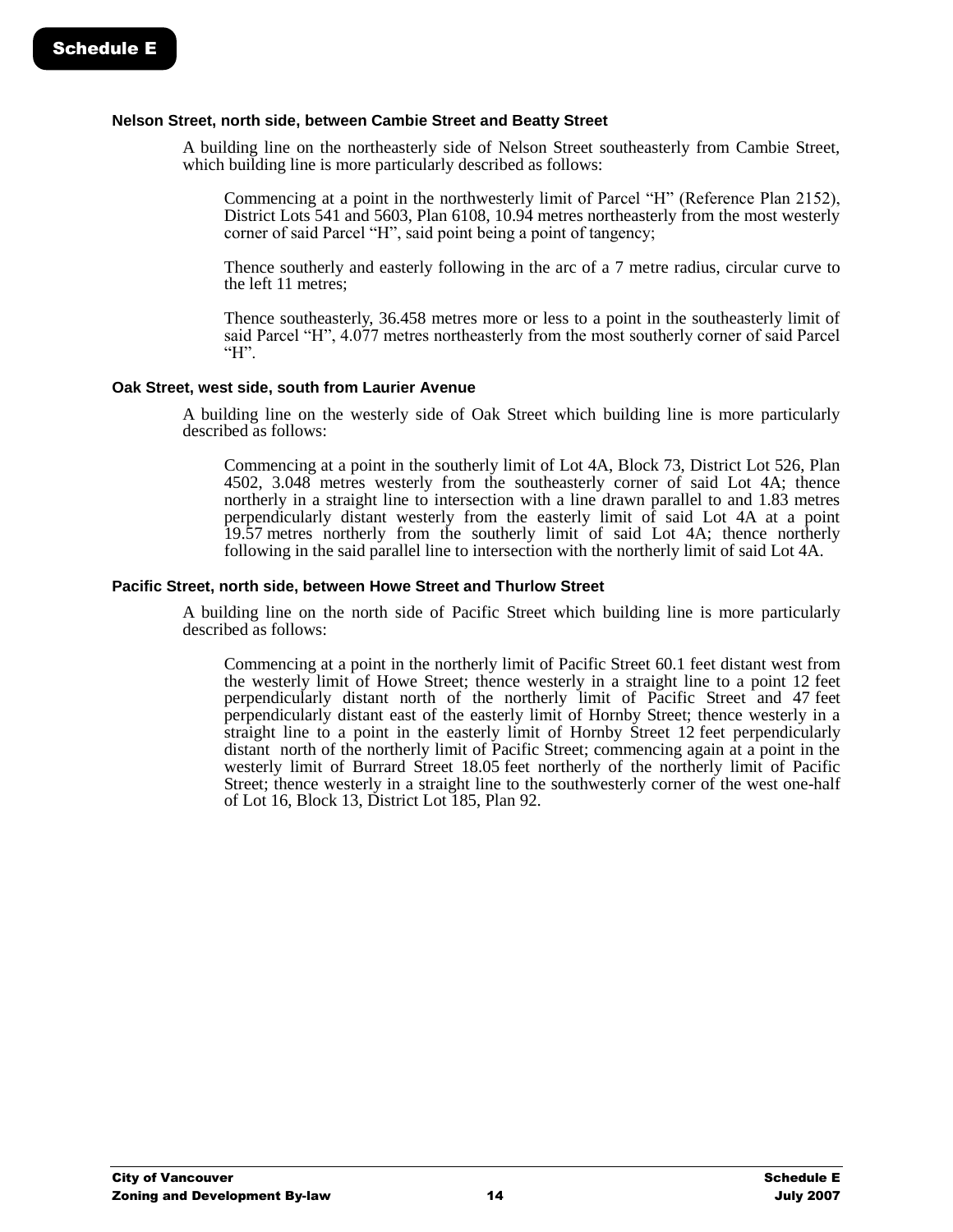#### **Pender Street, north side from Cardero Street to Burrard Street**

A building line on the northerly side of that portion of Pender Street extending from the intersection of Pender Street with Georgia Street, at or near Cardero Street, to Burrard Street, which building line is more particularly described as follows:

Commencing at a point on the northerly limit of Georgia Street 39.93 feet distant easterly, measured along the said northerly limit from intersection of the same with the easterly limit of Cardero Street; thence easterly in a straight line to a point situate 7 feet perpendicularly distant northerly from the northerly limit of Pender Street measured from the intersection of the said northerly limit of Pender Street with the westerly limit of Thurlow Street; thence easterly in a straight line to a point on the westerly boundary of Lot 18, Block 1, D.L. 185, Group 1, New Westminster District, situate 7 feet perpendicularly distant northerly from the adjacent northerly limit of Pender Street; thence easterly in a straight line to the southeasterly corner of the said Lot 18, which corner is situated on the northerly limit of Pender Street; thence easterly following the northerly limit of Pender Street to its intersection with the westerly limit of Burrard Street.

#### **Pender Street, south side, from Burrard Street to Nicola Street**

A building line on the southerly side of that portion of Pender Street extending from the westerly limit of Burrard Street to the easterly limit of Nicola Street, which building line is more particularly described as follows:

Commencing at a point on the westerly limit of Burrard Street, distant 10 feet southerly measured along the said westerly limit from its intersection with the southerly limit of Pender Street; thence westerly along a line parallel to the said southerly limit to a point distant 78.61 feet, measured westerly along the said line from its intersection with the said westerly limit of Burrard Street; thence westerly in the arc of a tangential curve to the left of radius 235.26 feet to a point tangential with a line drawn parallel to and 80 feet perpendicularly distant southerly from the corresponding building line hereinbefore described for that section of the northerly side of Pender Street lying between Thurlow Street and the westerly boundary of Lot 18, Block 1, District Lot 185, Group 1, New Westminster District; thence westerly parallel to and 80 feet perpendicularly distant southerly from the corresponding building line hereinbefore described for the northerly side of Pender Street to the easterly limit of Nicola Street, except that portion lying between the easterly and westerly limits of PID: 026-628-295, Lot A, Block 30, District Lot 185, Group 1, New Westminster District, Plan BCP22818.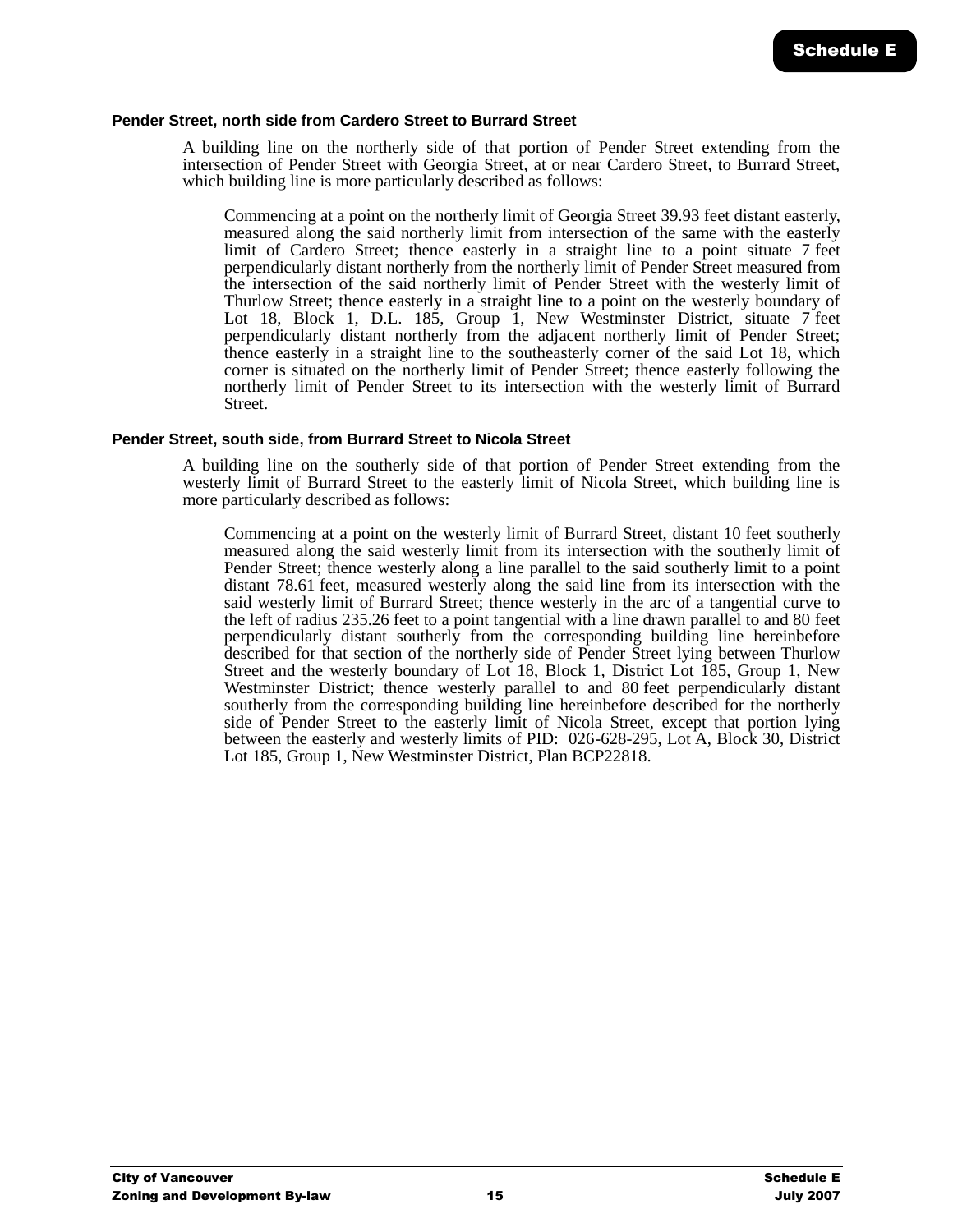#### **Powell Street, south side, from Campbell Avenue to Semlin Drive**

A building line on the south side of Powell Street extending from the easterly limit of Campbell Avenue to the westerly limit of Semlin Drive, which building line is more particularly described as follows:

Commencing at a point in the westerly limit of Lot 1, Block 49, District Lot 181, 28.97 feet southerly from the northwesterly corner of said Lot 1; thence easterly in a straight line to the intersection of a line drawn 41 feet perpendicularly distant southerly from a point in the northerly limit of Lot 8, Block 49, District Lot 181, 10.59 feet westerly from the northeasterly corner of said Lot 8; thence easterly in a straight line drawn parallel to the southerly limit of Powell Street to a point 10.20 feet easterly from the easterly limit of Lot 20, except the north 7 feet now a road, Block 49, District Lot 181; thence northeasterly in a straight line to a point 10 feet westerly in said straight line from a point in the easterly limit of Lot 8, except portion included in Reference Plan 4641, now a road, Block 48, District Lot 181, 18.56 feet southerly from the northerly limit of said portion of Lot 8; thence southeasterly in a straight line to a point in the easterly limit of said portion of Lot 8 at a point 28.56 feet southerly from the northerly limit of said portion of Lot 8; commencing again at a point in the westerly limit of Lot 17, Block 2, Subdivision K, District Lot 182, 45.83 feet southerly from the northwesterly corner of said Lot 17; thence northeasterly in a straight line to the northeasterly corner of Lot 27 except the north 7 feet now a road, Block 2, Subdivision A, District Lot 182; thence easterly in a straight line to the northeasterly corner of Lot A, Block 3, Subdivision A, District Lot 182; thence easterly in a straight line to a point 36.8 feet easterly from the westerly limit of Lot 33, Block 5, Subdivision B, District Lot 182, measured in a line drawn parallel to and 7 feet perpendicularly distant southerly from the northerly limit of said Lot 33; thence easterly in a straight line passing through the northeasterly corner of Lot 5, Block 3, Subdivision C, District Lot 183 to a point 80 feet perpendicularly distant southerly from the southerly limit of Block 18, Subdivision D and East  $\frac{1}{2}$  of C, District Lot 183, said point being in the perpendicular to the said southerly limit of Block 18 through the southwesterly corner of said Block 18; thence easterly in a straight line to intersection of the westerly limit of Commercial Drive with a line drawn parallel to and 7 feet perpendicularly distant southerly from the northerly limit of Lot 13 except the north 7 feet, Block 17, Subdivision D, District Lot 183, thence easterly in a straight line to intersection of the westerly limit of Salsbury Drive with a line drawn parallel to and 7 feet perpendicularly distant southerly from the northerly limit of Lot 11 except the north 7 feet, Block 2, Subdivision D, District Lot 183; thence easterly in a straight line to intersection of the easterly limit of Salsbury Drive with a line drawn parallel to and 7 feet perpendicularly distant southerly from the northerly limit of Lot 1 except the north 7 feet, Block 2, Subdivision E, District Lot 183; thence easterly in a straight line to intersection of the westerly limit of Victoria Drive with a line drawn parallel to and 7 feet perpendicularly distant southerly from the northerly limit of Lot B of Lots 10 to 13, Block 2, Subdivision E, District Lot 183; thence easterly in a straight line to intersection of the easterly limit of Victoria Drive with a line drawn parallel to and 14 feet perpendicularly distant southerly from the northerly limit of Lot 1, Block 27, District Lot 184; thence easterly in a straight line to the northeasterly corner of Lot 8 except the north 14 feet, Block 27, District Lot 184.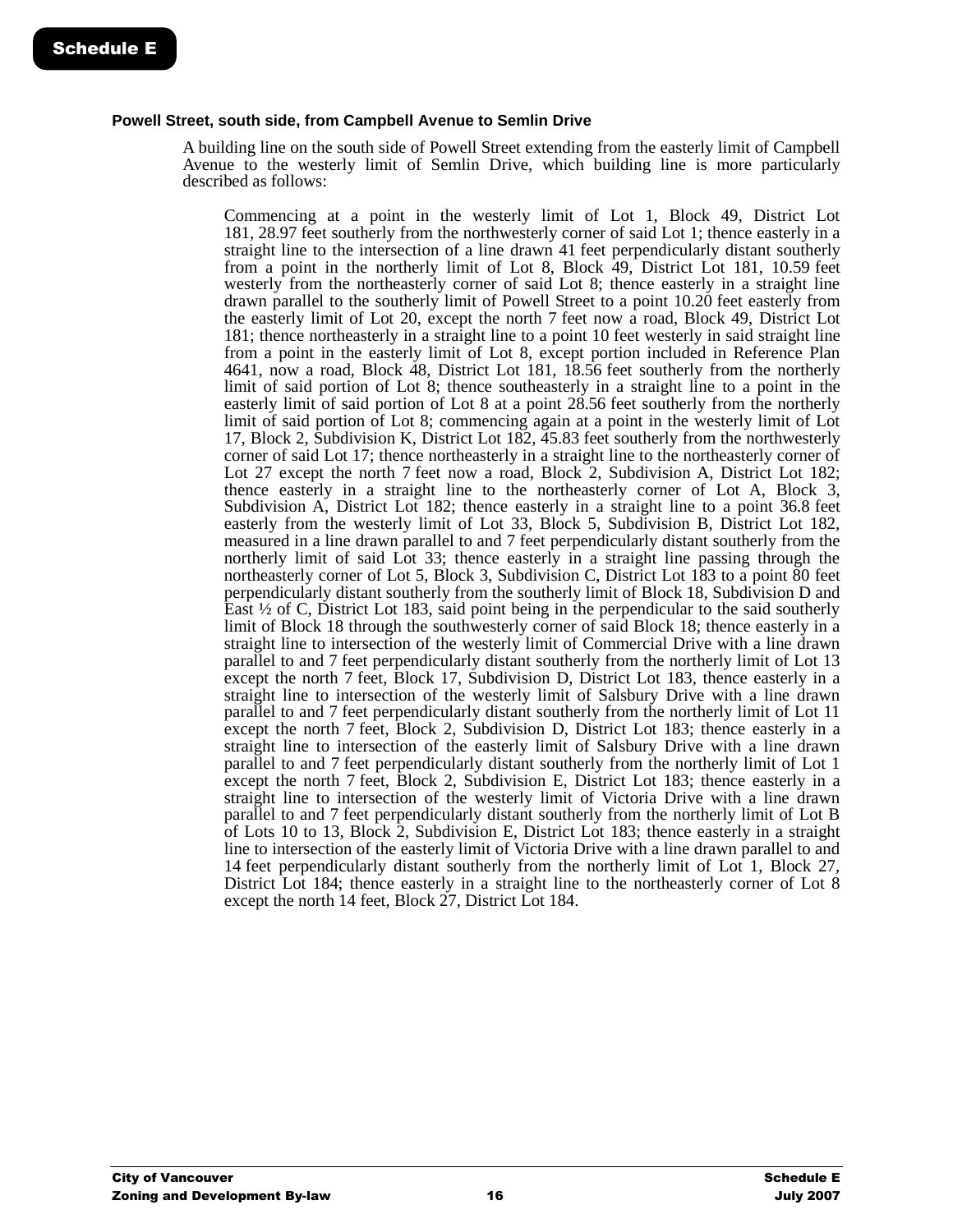#### **Powell Street, north side, from Glen Drive to Woodland Drive**

A building line on the northerly side of Powell Street extending from the westerly limit of Glen Drive to the westerly limit of Woodland Drive, which building line is more particularly described as follows:

Commencing at the intersection of the northerly limit of Powell Street with the northerly production of the westerly limit of Glen Drive; thence easterly in a straight line following in the southerly limit of the C.P.R. Right-of-Way to intersection with the westerly production of a line drawn parallel to and 7 feet perpendicularly distant northerly from the southerly limit of Lots 28 to 32, Block 2, Subdivision A, District Lot 182; thence easterly in a straight line following in the westerly production of the line drawn parallel to and 7 feet perpendicularly distant northerly from the southerly limit of Lots 28 to 32, Block 2, Subdivision A, District Lot 182 to intersection with the easterly limit of Lot 28, Block 2, Subdivision A, District Lot 182; thence easterly following in that line drawn parallel to and 80 feet perpendicularly distant northerly from the building line hereinbefore described for the southerly side of Powell Street.

#### **Robson Street, north side, from Burrard Street to Cambie Street**

A building line commencing at a point on the easterly limit of Burrard Street, distant 7 feet northerly, measured along the said easterly limit from its intersection with the northerly limit of Robson Street; thence easterly in a straight line to a point on the easterly limit of Granville Street, distant 7 feet northerly, measured along the said easterly limit of Granville Street from its intersection with the northerly limit of Robson Street; thence easterly in a straight line to a point on the westerly limit of Hamilton Street, distant 7 feet northerly, measured along the said westerly limit of Hamilton Street, from its intersection with the northerly limit of Robson Street, thence continuing easterly along the production easterly of the last mentioned course to intersection with the easterly limit of Hamilton Street, thence easterly in a straight line to the point of intersection of the westerly limit of Cambie Street with the northerly limit of Robson Street.

#### **Robson Street, south side, from Burrard Street to Cambie Street**

A building line on the southerly side of that portion of Robson Street extending from the easterly limit of Burrard Street to the westerly limit of Cambie Street, which building line is more particularly described as being drawn parallel to and 80 feet perpendicularly distant southerly from the corresponding building line hereinbefore described for the northerly side of Robson Street.

#### **Robson Street, north side, from Burrard Street to Jervis Street**

A building line commencing at a point on the westerly limit of Burrard Street, distant 7 feet northerly, measured along the said westerly limit from its intersection with the northerly limit of Robson Street; thence westerly in a straight line to a point on the easterly limit of Jervis Street, distant 7 feet northerly measured along the said easterly limit from its intersection with the northerly limit of Robson Street.

#### **Robson Street, south side, from Burrard Street to Jervis Street**

A building line on the southerly side of that portion of Robson Street extending from the westerly limit of Burrard Street to the easterly limit of Jervis Street, which building line is more particularly described as being drawn parallel to and 80 feet perpendicularly distant southerly from the corresponding building line hereinbefore described for the northerly side of Robson Street.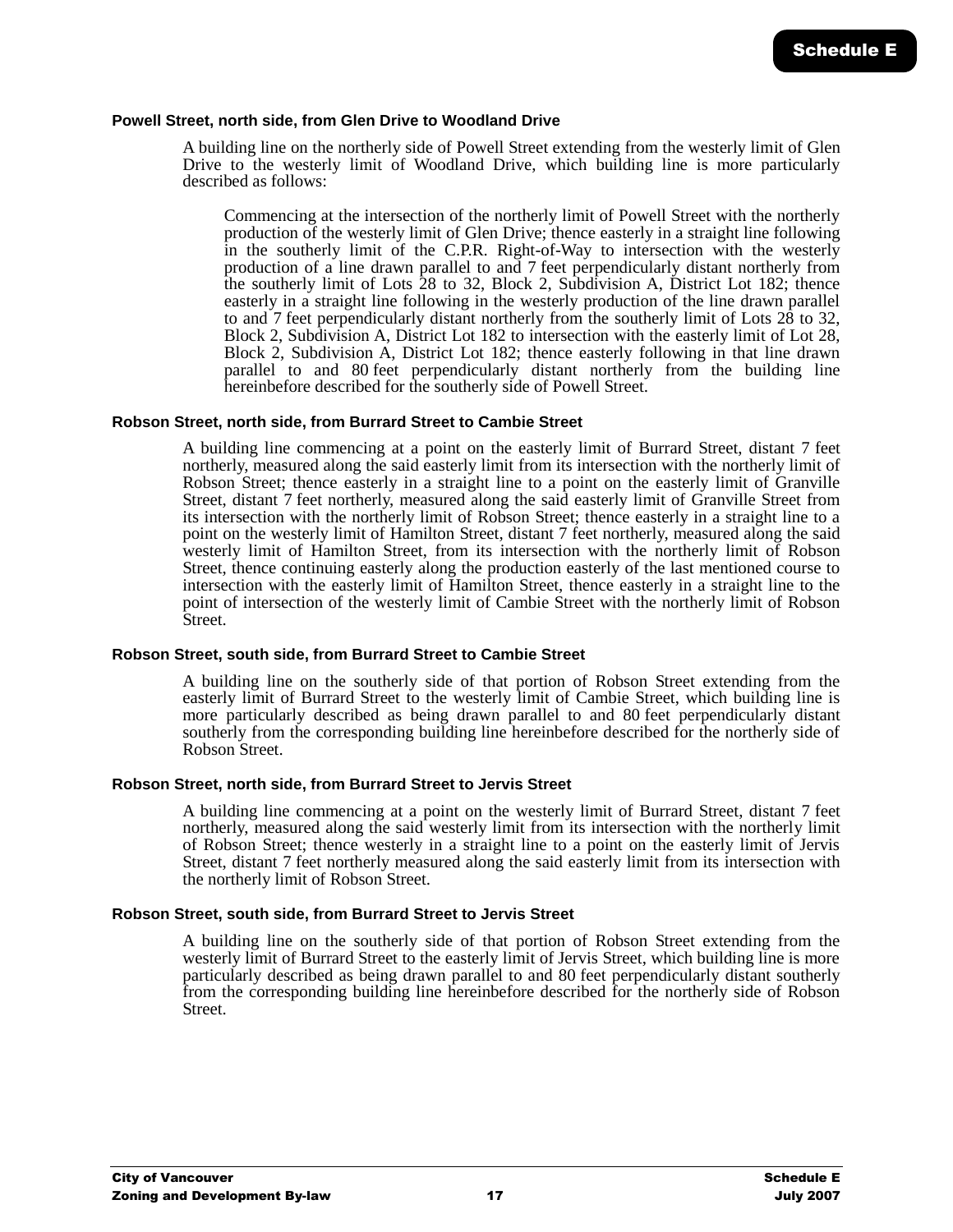#### **Robson Street, north side, from Jervis Street to Denman Street**

A building line commencing at a point on the westerly limit of Jervis Street, distant 7 feet northerly, measured along the said westerly limit from its intersection with the northerly limit of Robson Street; thence westerly in a straight line to a point on the easterly limit of Cardero Street, distant 7 feet northerly, measured along the said easterly limit from its intersection with the northerly limit of Robson Street; thence westerly to a point on the westerly limit of Cardero Street, distant 7 feet northerly, measured along the said westerly limit from its intersection with the northerly limit of Robson Street; thence westerly in a straight line to a point on the easterly limit of Denman Street, distant 7 feet northerly, measured along the said easterly limit from its intersection with the northerly limit of Robson Street.

#### **Robson Street, south side, from Jervis Street to Denman Street**

A building line on the southerly side of that portion of Robson Street extending from the westerly limit of Jervis Street to the easterly limit of Denman Street, which building line is more particularly described as being drawn parallel to and 80 feet perpendicularly distant southerly from the corresponding building line hereinbefore described for the northerly side of Robson Street.

#### **6th Avenue, north side, from Clark Drive to Glen Drive**

A building line on the northerly side of 6th Avenue which building line is more particularly described as follows:

Commencing at the intersection of the westerly limit of Clark Drive and a line drawn parallel to and 99 feet perpendicularly distant northerly from the southerly limit of 6th Avenue; thence westerly in a straight line drawn parallel to and 99 feet perpendicularly distant northerly from the southerly limit of 6th Avenue to a point 317.9 feet westerly limit of Keith Drive; thence westerly in the arc of a tangential curve to the right whose radius is 951 feet to intersection with the easterly limit of Glen Drive.

#### **37th Avenue, north side, from Fraser Street to Inverness Street**

A building line on the northerly side of 37th Avenue which building line is more particularly described as follows:

Commencing at a point on the easterly side of Fraser Street 17 feet northerly from the southwesterly corner of Lot 18, Block 2, District Lots 668 to 670, Plan 1209; thence easterly in a line drawn parallel to and 17 feet perpendicularly distant northerly from the northerly limit of 37th Avenue to the westerly limit of Inverness Street.

#### **39th Avenue, north side, from Yew Street easterly**

A building line on the north side of 39th Avenue from Yew Street easterly, which building line is more particularly described as follows:

A line drawn parallel to and 18 feet perpendicularly distant northerly from the southerly limit of Lot 1, south portion of Block 8, Block 17, District Lot 526, extending from the westerly limit to the easterly limit of said Lot 1.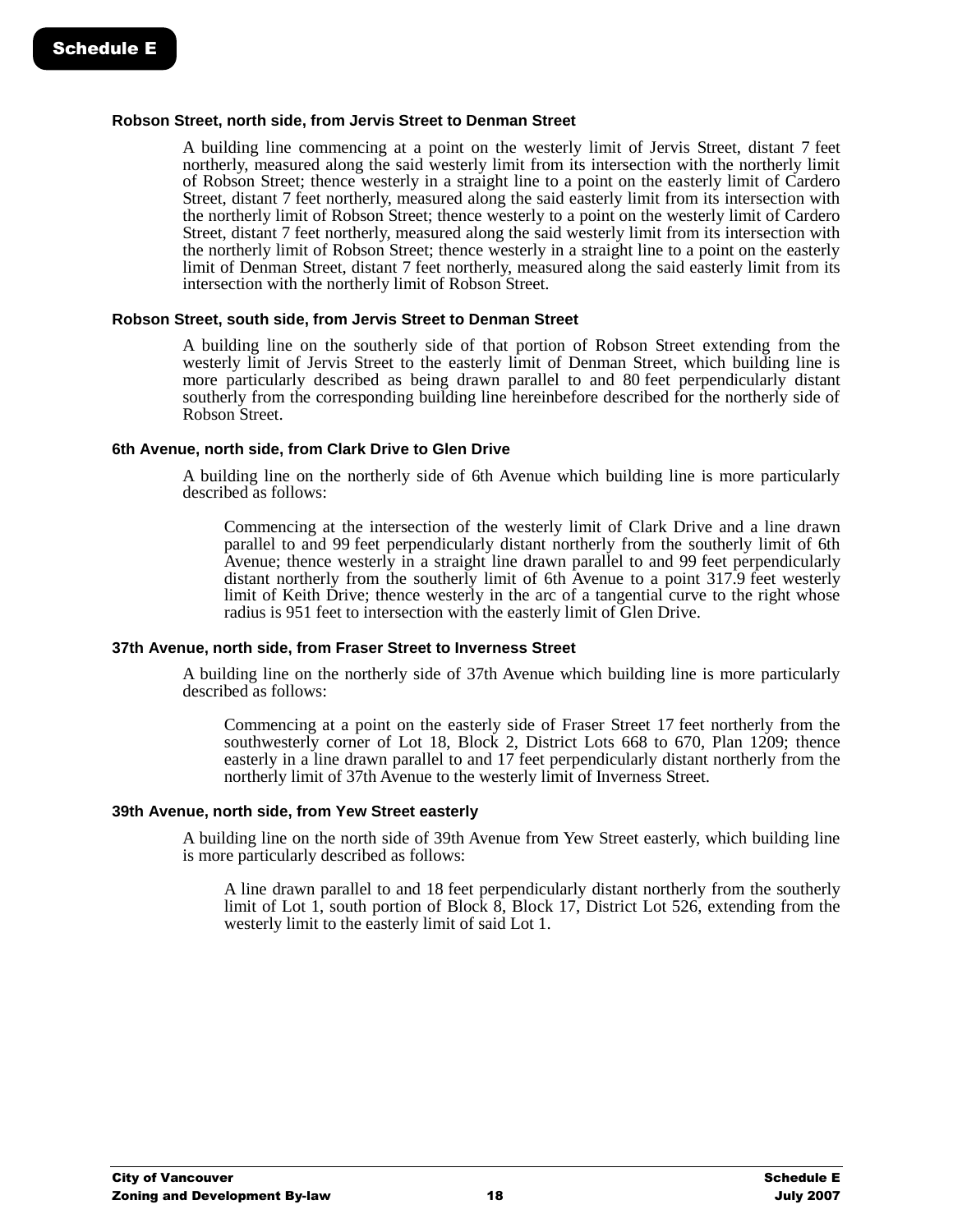#### **41st Avenue, south side, from Marine Drive to Wales Street**

A building line commencing at the westerly end of the tangential portion of the southerly limit of 41st Avenue, at or near Marine Drive, S.W.; thence easterly in a straight line to a point on the westerly limit of Dunbar Street, 17 feet perpendicularly distant, southerly from the southerly limit of 41st Avenue; thence easterly in a straight line to a point on the westerly limit of Collingwood Street, 17 feet perpendicularly distant southerly from the southerly limit of 41st Avenue; thence easterly in a straight line to a point on the easterly limit of Blenheim Street, 17 feet perpendicularly distant southerly from the southerly limit of 41st Avenue; thence easterly in a straight line to a point on the easterly limit of Trafalgar Street, produced southerly, 17 feet perpendicularly distant southerly from the southerly limit of 41st Avenue; thence easterly in a straight line to a point on the easterly limit of Vine Street, 17 feet perpendicularly distant southerly from the southerly limit of 41st Avenue; thence easterly in a straight line to a point on the westerly limit of West Boulevard, 17 feet perpendicularly distant southerly from the southerly limit of 41st Avenue; thence easterly in a straight line to a point on the easterly limit of East Boulevard, 10 feet perpendicularly distant southerly from the southerly limit of 41st Avenue; thence easterly in a straight line to a point on the easterly limit of Angus Drive, 10 feet perpendicularly distant southerly from the southerly limit of 41st Avenue; thence easterly in a straight line to a point on the westerly limit of Granville Street, 10 feet perpendicularly distant southerly from the southerly limit of 41st Avenue; thence easterly in a straight line to a point on the easterly limit of Granville Street, 10 feet perpendicularly distant southerly from the southerly limit of 41st Avenue; thence easterly in a straight line to a point on the westerly limit of Hudson Street, 10 feet perpendicularly distant southerly from the southerly limit of 41st Avenue; thence easterly in a straight line to the intersection of the easterly limit of Selkirk Street with the southerly limit of 41st Avenue; thence easterly in a straight line to the intersection of the westerly limit of Cambie Street with the southerly limit of 41st Avenue; thence easterly in a straight line to the intersection of the easterly limit of Cambie Street with the southerly limit of 41st Avenue; thence easterly in a straight line to the intersection of the westerly limit of Columbia Street with the southerly limit of 41st Avenue; thence easterly in a straight line to the intersection of the easterly limit of Ontario Street with the southerly limit of 41st Avenue; thence easterly in a straight line to a point on the westerly limit of Main Street 17 feet perpendicularly distant southerly from the southerly limit of 41st Avenue; thence easterly in a straight line to the intersection of the easterly limit of Main Street with the southerly limit of 41st Avenue; thence easterly in a straight line to a point on the easterly limit of Prince Edward Street, 17 feet perpendicularly distant southerly from the southerly limit of 41st Avenue; thence easterly in a straight line to a point on the easterly limit of Fraser Street, 17 feet perpendicularly distant southerly from the southerly limit of 41st Avenue; thence easterly in a straight line to a point on the westerly limit of Ross Street, 17 feet perpendicularly distant southerly from the southerly limit of 41st Avenue; thence easterly in a straight line to the intersection of the westerly limit of Inverness Street with the southerly limit of 41st Avenue; thence easterly in a straight line to the intersection of the westerly limit of Fleming Street with the southerly limit of 41st Avenue; thence easterly in a straight line to a point on the westerly limit of Commercial Drive, 17 feet perpendicularly distant southerly from the southerly limit of 41st Avenue; thence easterly in a straight line to a point on the westerly limit of Beatrice Street, 17 feet perpendicularly distant southerly from the southerly limit of 41st Avenue; commencing again at a point on the easterly boundary of Lot 11, North Half, West 20 acres, D.L. 719, which point is 17 feet perpendicularly distant southerly from the southerly limit of 41st Avenue; thence easterly in a straight line to a point on the easterly limit of Gladstone Street, 17 feet perpendicularly distant southerly from the southerly limit of 41st Avenue; thence easterly in a straight line to the intersection of the westerly limit of Clarendon Street with the southerly limit of 41st Avenue; thence easterly in a straight line to a point on the westerly limit of Wales Street, 17 feet perpendicularly distant southerly from the southerly limit of 41st Avenue.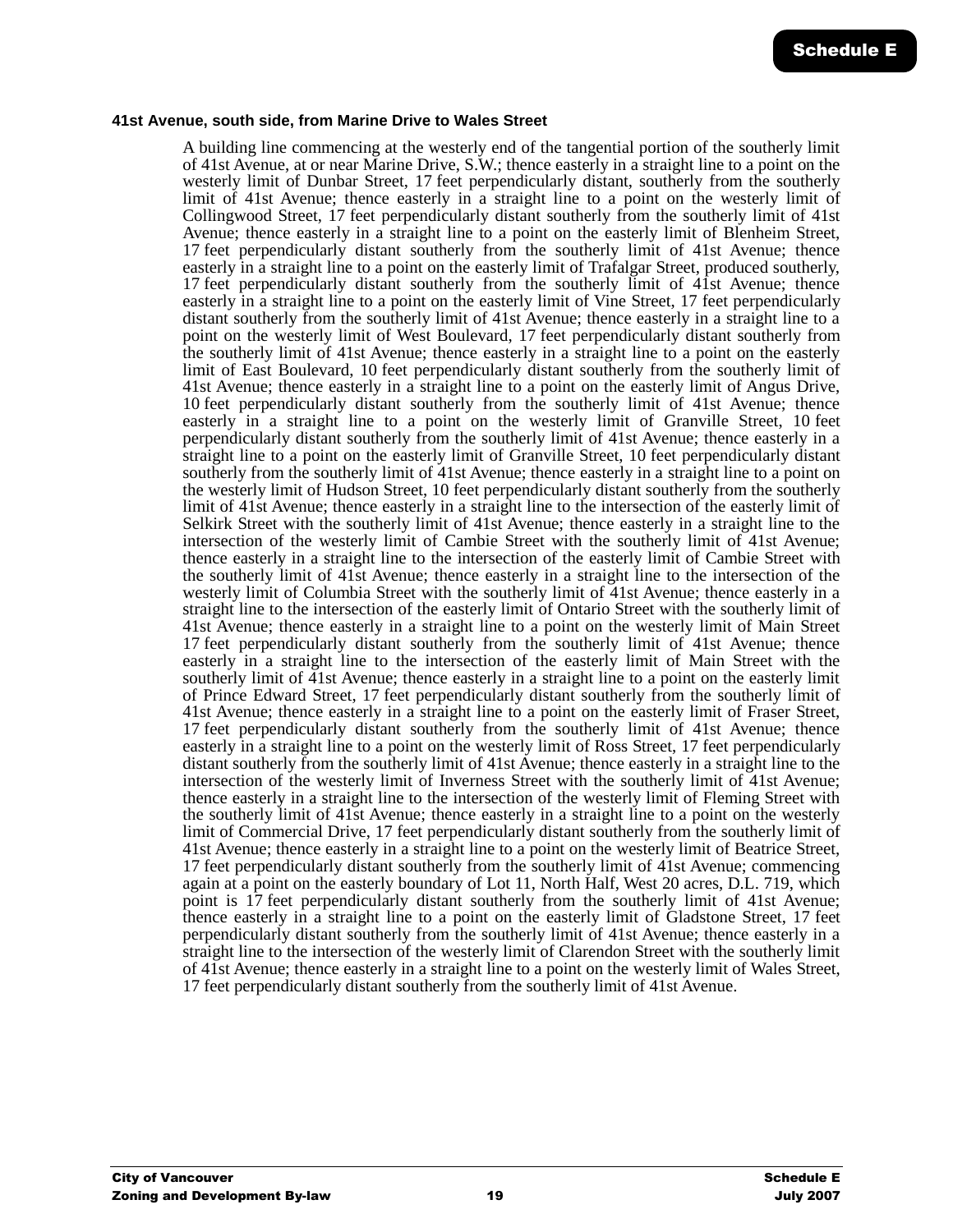#### **41st Avenue, north side, from Marine Drive to Wales Street**

That line drawn parallel to and 100 feet perpendicularly distant northerly from the corresponding building line hereinbefore described for the southerly side of 41st Avenue.

#### **70th Avenue, north side, from Cornish Street to S.W. Marine Drive at or near Ash Street**

A building line on the north side of 70th Avenue and on a portion of the north side of S.W. Marine Drive, which building line is more particularly described as follows:

Commencing at a point on the easterly limit of Cornish Street, distant 17 feet northerly, measured from and at right angles to the original northerly limit of 70th Avenue; thence easterly in a straight line, parallel to the said northerly limit of 70th Avenue, to a point in the westerly limit of the lane lying parallel to and next easterly from Cornish Street; thence easterly in a straight line to a point on the westerly limit of Granville Street at its intersection with the northerly boundary of Lot 6 of Lots 1 and 2, of the Subdivision of the East Part Block 6 and of South-half Block 7, District Lot 325; commencing again at the point of intersection of the northerly limit of 70th Avenue with the easterly limit of Granville Street; thence easterly along the said northerly limit of 70th Avenue to the point of intersection of the same with the eastern limit of the lane parallel to and next easterly from Granville Street; thence easterly in a straight line to a point in the easterly limit of the lane parallel to and next westerly from Cartier Street, which point is distant 17 feet northerly measured from and at right angles to the northerly limit of 70th Avenue; thence easterly in a straight line to a point on the westerly limit of Oak Street, distant 17 feet northerly measured from and at right angles to the northerly limit of 70th Avenue; thence easterly in a straight line to a point in the westerly limit of Heather Street, distant 17 feet northerly, measured from and at right angles to the northerly limit of 70th Avenue; commencing again at the point of intersection of the northerly limit of 70th Avenue with the easterly limit of Heather Street, thence easterly along the said northerly limit of 70th Avenue to the point of intersection with the easterly boundary of Lot 16, Block 22, Subdivision D, District Lots 319, 324, and Part of District Lot 323; thence easterly in a straight line to a point in the westerly boundary of Lot 18 in the said Block 22, which point is distant 4 feet northerly, measured along the said boundary, from the northerly limit of 70th Avenue; thence easterly in a straight line to a point on the easterly boundary of the said Lot 18, distant 10 feet northerly, measured along the said boundary from the northerly limit of 70th Avenue; thence northeasterly in a straight line to a point on the westerly limit of Ash Street, distant 20 feet northerly, measured along the said westerly limit from its intersection with the northerly limit of S.W. Marine Drive.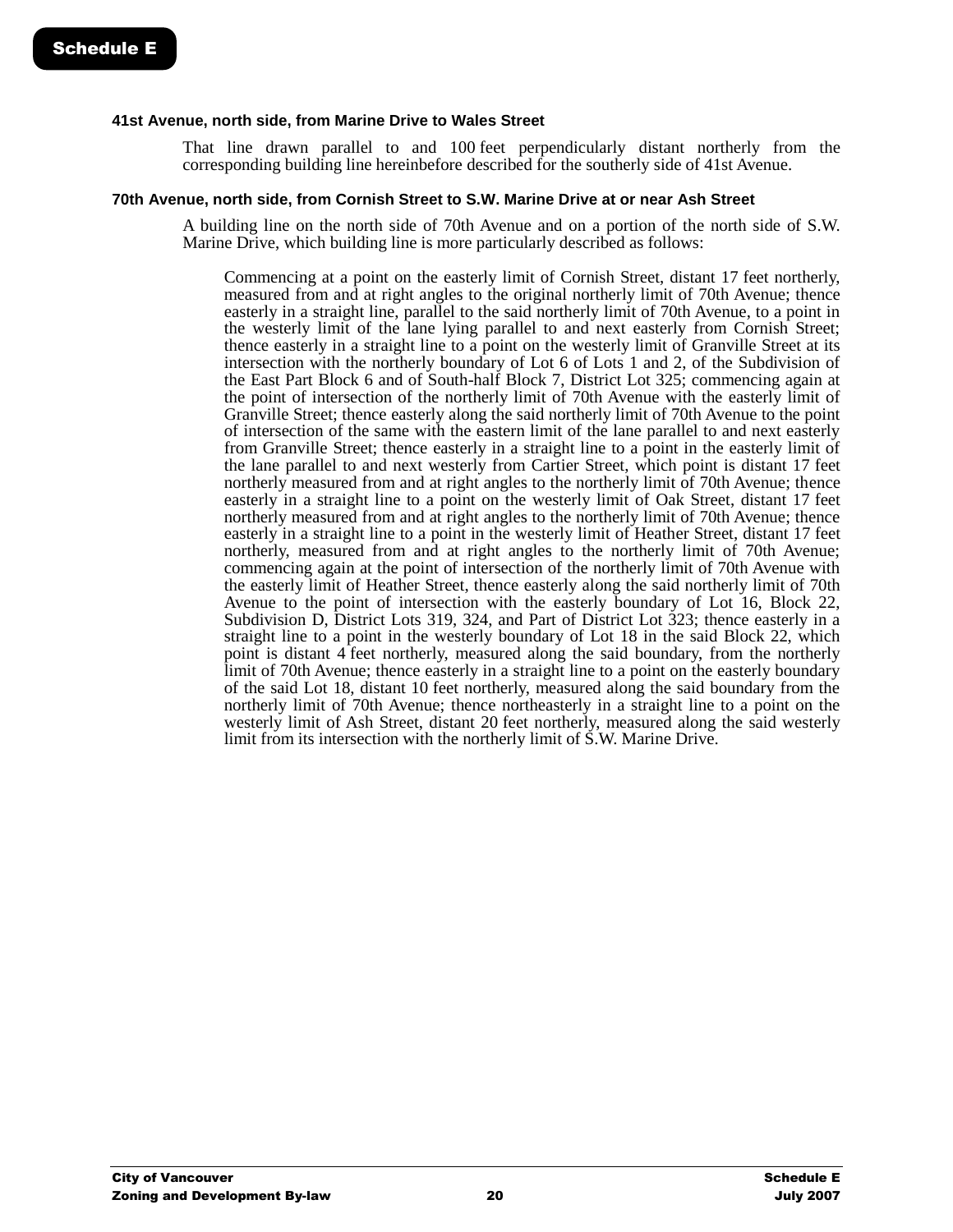#### **70th Avenue, south side, from S.W. Marine Drive at Cornish Street to S.W. Marine Drive at or near Ash Street**

A building line on the south side of 70th Avenue, which building line is more particularly described as follows:

Commencing at a point on the easterly limit of that portion of S.W. Marine Drive which runs southerly from 70th Avenue at Cornish Street, which point is distant 17 feet southerly, measured from and at right angles to the southerly limit of 70th Avenue; thence easterly and parallel to the said southerly limit of 70th Avenue, to a point on the westerly limit of the lane parallel to and next easterly from the aforesaid portion of S.W. Marine Drive; thence easterly in a straight line to a point on the easterly limit of Granville Street, distant 39 feet southerly, measured along the said easterly limit from the southerly limit of 70th Avenue; thence easterly in a straight line to a point on the easterly limit of French Street, distant 17 feet measured southerly from and at right angles to the southerly limit of 70th Avenue; thence easterly and parallel to the said southerly limit of 70th Avenue to the westerly limit of Cartier Street; commencing again at a point on the easterly limit of Cartier Street distant 100 feet southerly measured from and at right angles to the building line hereinbefore described for the corresponding portion of the northerly side of 70th Avenue; thence easterly and parallel to the said building line for the northerly side of 70th Avenue, to the westerly limit of Heather Street; thence easterly in a straight line to the northwest corner of Lot 14, Block 3, District Lot 311.

#### **Building lines for lane purposes between 8th Avenue and Broadway, from 150 feet east of the easterly limit of Birch Street to a point west of Ash Street**

The building lines shall be the lines drawn 10 feet perpendicularly distant on both sides of the following described centre lines which said centre lines are midway between the south property line of 8th Avenue and the north property line of Broadway:

Commencing at a point 150 feet east of the easterly limit of Birch Street; thence easterly to the westerly limit of Alder Street; commencing again at a point 150 feet east of the easterly limit of Oak Street; thence easterly to the westerly limit of Laurel Street; commencing again at the easterly limit of Laurel Street; thence easterly to a point 150 feet west of the westerly limit of Willow Street; thence easterly from the easterly limit of Willow Street to the production northerly of the easterly limit of Lot 13, Block 338, District Lot 526; commencing again at the westerly limit of Heather Street; thence easterly to the production northerly of the easterly limit of Lot 15, Block 339, District Lot 526.

# Part III

The following lands shall be subject to a building line for the maintenance of open space which shall be as described in words or phrases, or by maps or plans and the words endorsed thereon:

(1) the northerly portions of the lands described in the plan annexed to this Schedule and marked "Plan A".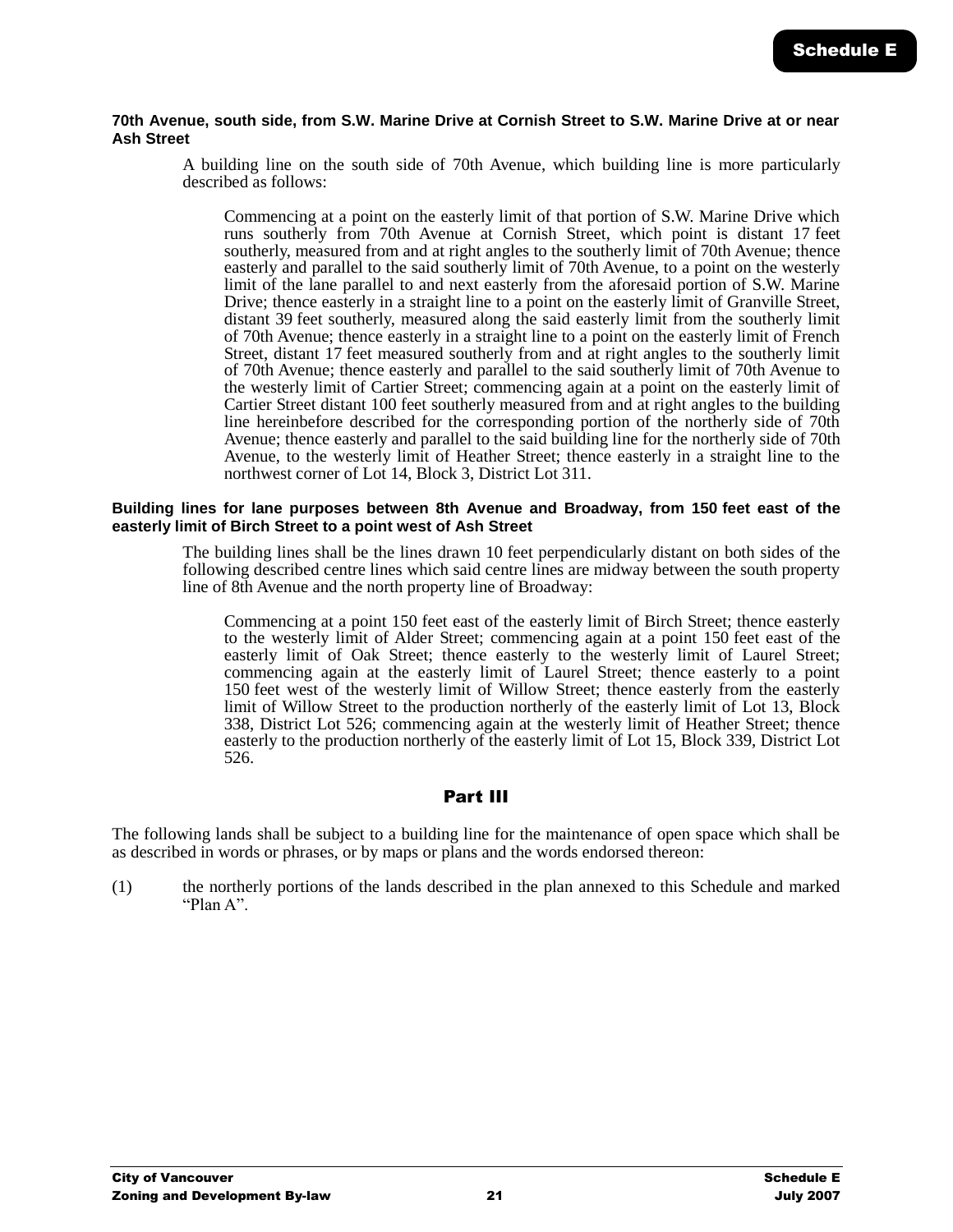## **Plan "A"**

Plan establishing a building line on certain parcels of land on the north side of Point Grey Road between Alma Street and Balsam Street for the purpose of controlling development and preserving open space to the north of such line.

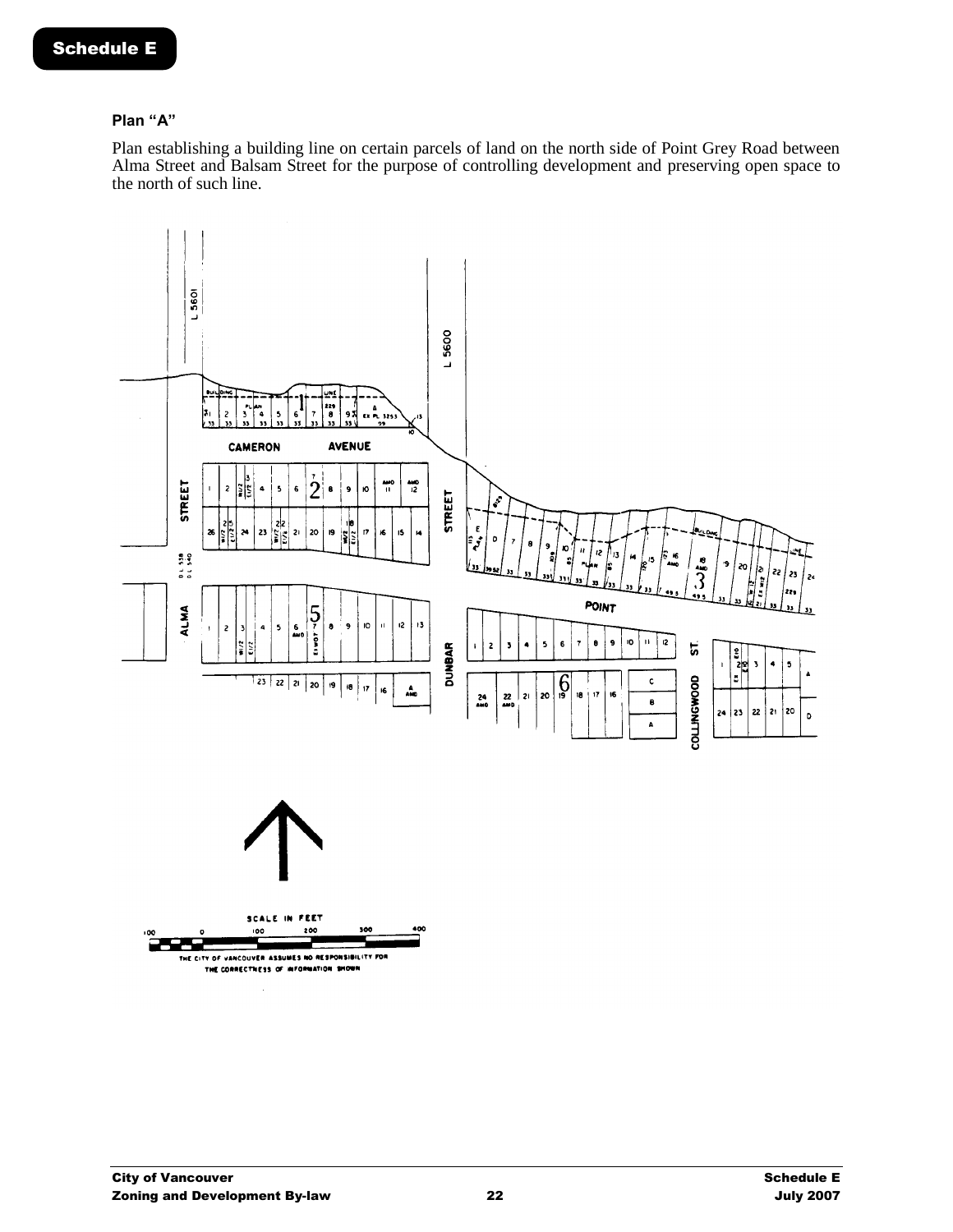Plan establishing a building line on certain parcels of land on the north side of Point Grey Road between Alma Street and Balsam Street for the purpose of controlling development and preserving open space to the north of such line.

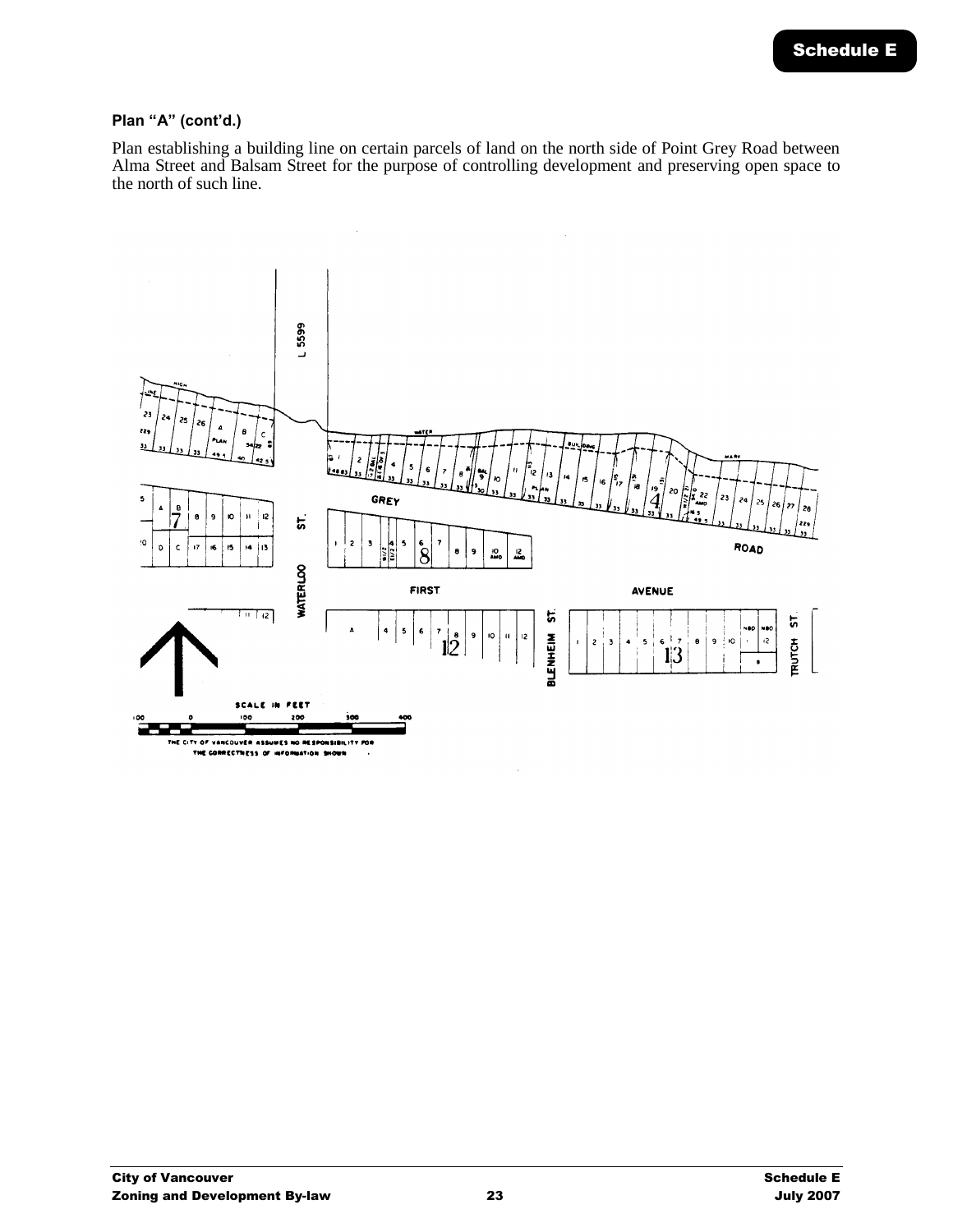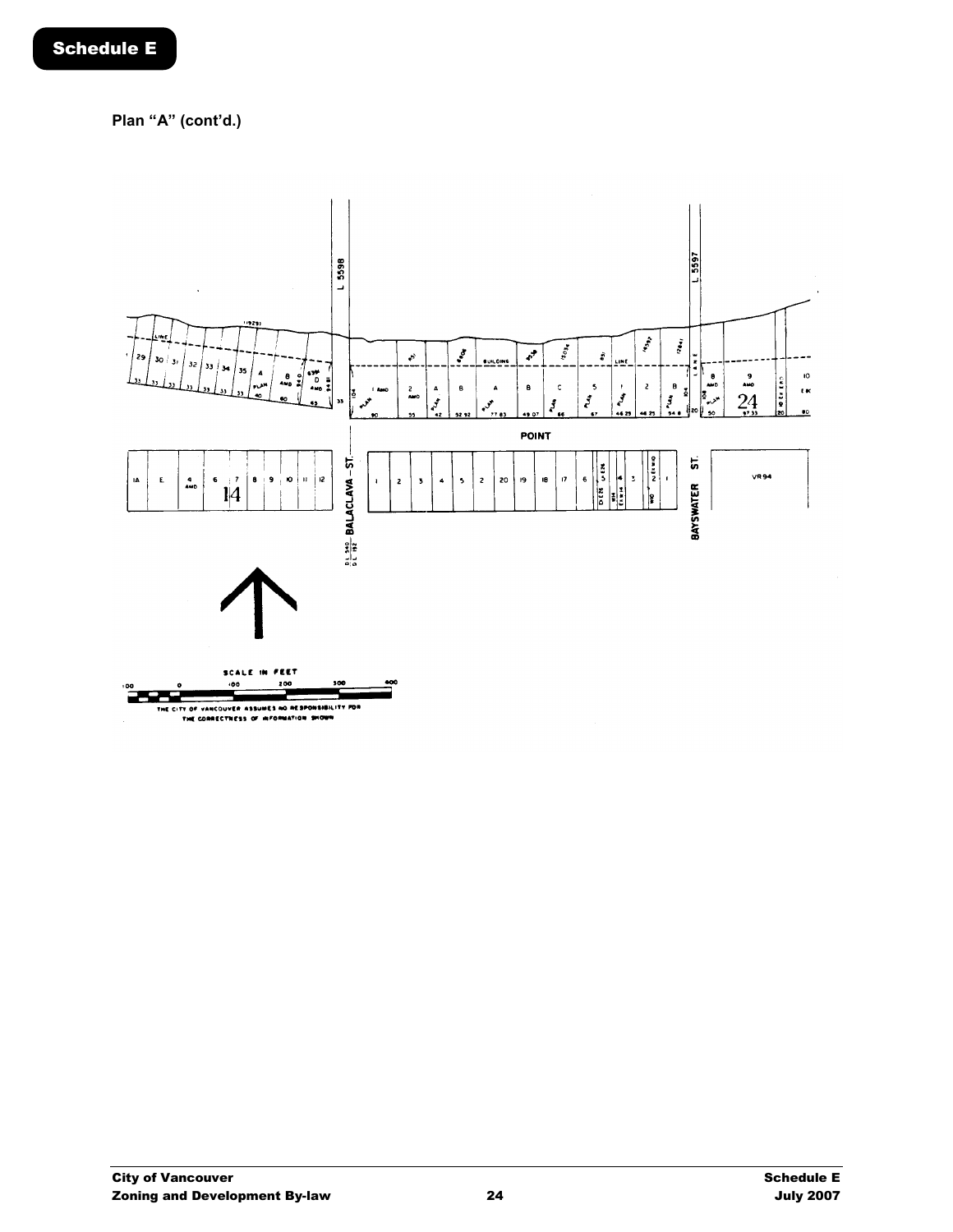Plan establishing a building line on certain parcels of land on the north side of Point Grey Road between Alma Street and Balsam Street for the purpose of controlling development and preserving open space to the north of such line.